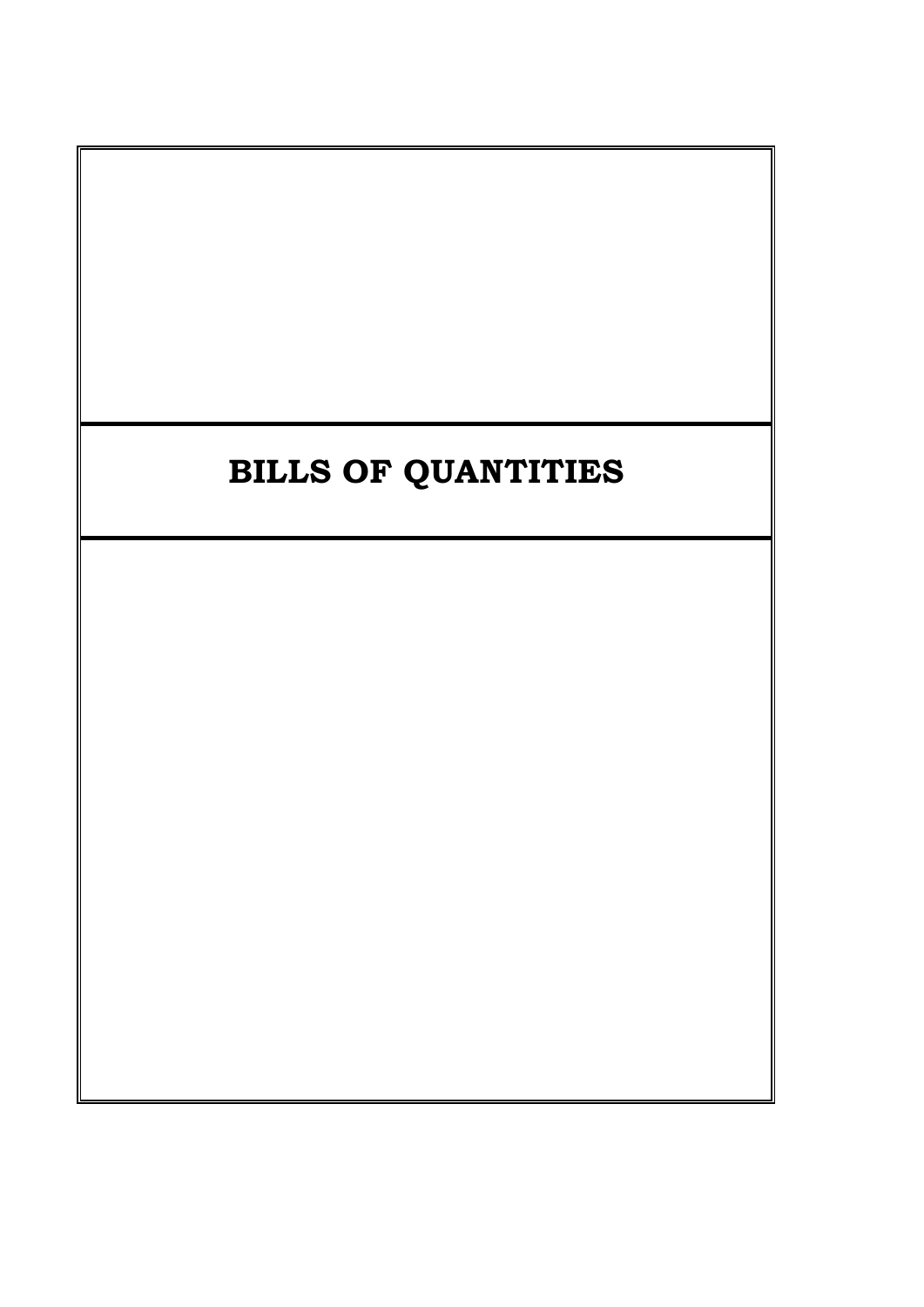| <b>ITEM</b> | <b>DESCRIPTION</b>                                                                                                           | QTY            | UNIT RATE | <b>AMOUNT</b> |
|-------------|------------------------------------------------------------------------------------------------------------------------------|----------------|-----------|---------------|
|             | <b>ELEMENT NO.1</b>                                                                                                          |                |           |               |
|             | <b>SUBSTRUCTURES</b>                                                                                                         |                |           |               |
|             | <b>Siteworks and Excavations</b>                                                                                             |                |           |               |
| A           | Clear site of all shrubs and undergrowth including grubbing<br>up of roots and dispose off as directed.                      | 288            | <b>SM</b> |               |
| B           | Excavate to remove vegetable soil average depth 1.0m and<br>dispose off as directed.                                         | 86             | CM        |               |
| $\mathsf C$ | Excavate trenches for strip foundation in SOIL not exceeding<br>1.5 metres from reduced level and set aside for later re-use | 129            | CM        |               |
| D           | Ditto to column base                                                                                                         | $\mathbf{1}$   | <b>CM</b> |               |
| E           | Extra over excavation for soft rock in any position                                                                          | $\overline{2}$ | CM        |               |
|             |                                                                                                                              |                |           |               |
|             |                                                                                                                              |                |           |               |
|             |                                                                                                                              |                |           |               |
|             |                                                                                                                              |                |           |               |
|             |                                                                                                                              |                |           |               |
|             |                                                                                                                              |                |           |               |
|             | <b>Carried to Collection</b>                                                                                                 |                |           |               |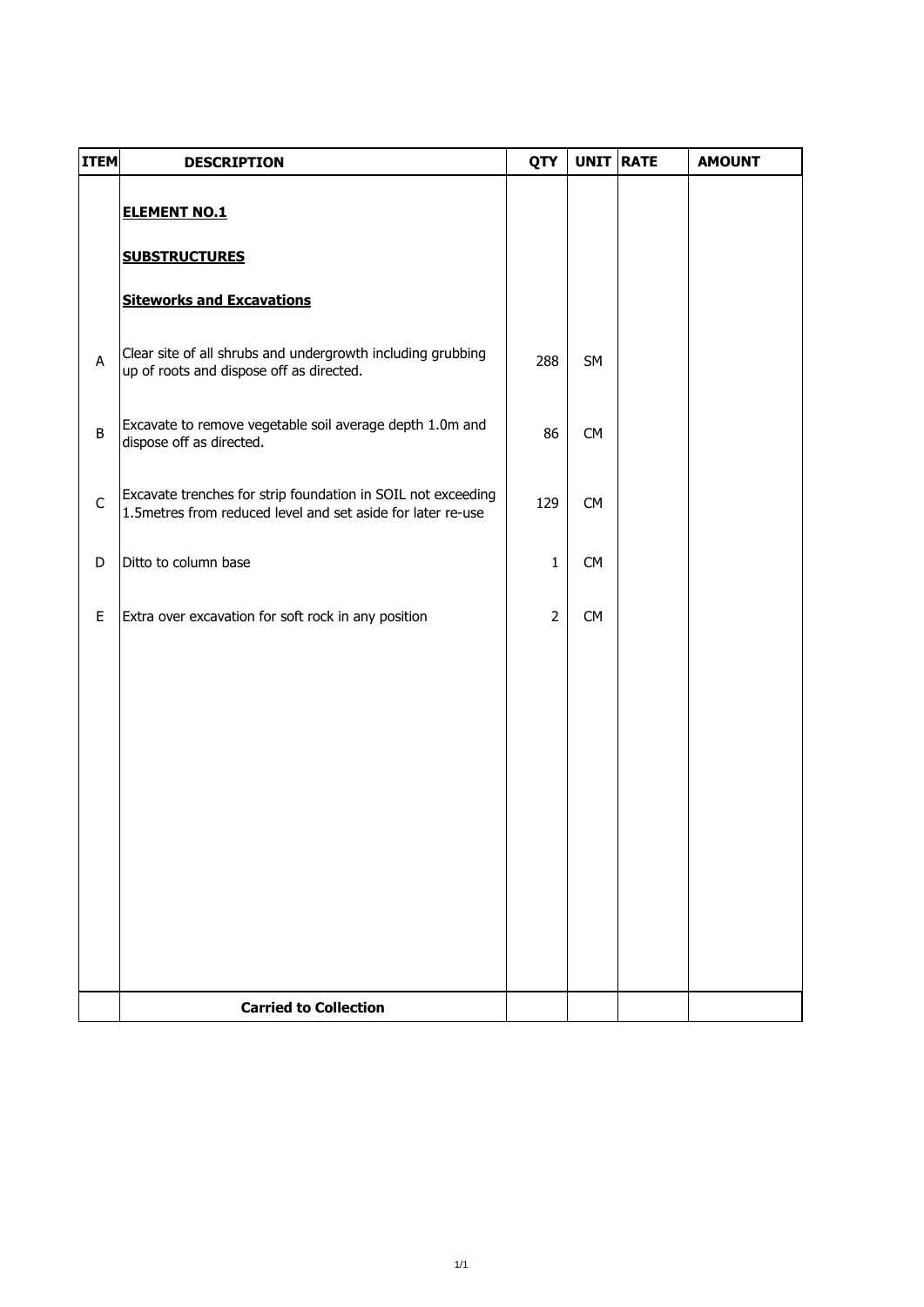| <b>ITEM</b> | <b>DESCRIPTION</b>                                                                                        | QTY | <b>UNIT</b> | <b>RATE</b> | <b>AMOUNT</b> |
|-------------|-----------------------------------------------------------------------------------------------------------|-----|-------------|-------------|---------------|
|             | <b>SUBSTRUCTURES-(CONTINUED)</b>                                                                          |     |             |             |               |
|             | <b>Filling and Carting away-</b>                                                                          |     |             |             |               |
| A           | Return, fill and ram with selected and approved excavated<br>material around excavations                  | 130 | <b>CM</b>   |             |               |
| В           | Load and cart away excavated materials from site                                                          | 86  | <b>CM</b>   |             |               |
| C           | Approved imported murram filled in the entire excavated area                                              |     | <b>CM</b>   |             |               |
| D           | Approved hardcore bed handpacked, well watered and<br>compacted laid in layers of 150mm thick             | 245 | <b>CM</b>   |             |               |
| E           | 50 mm selected fine material to hardcore surfaces, well rolled<br>and leveled to receive concrete         | 245 | SM          |             |               |
| F           | Apply "Termidor" or any other similar and approved anti<br>termite chemical treatment on blinded surfaces | 245 | SM          |             |               |
| G           | 500 gauge polythene sheeting with sides and end laps as<br>described laid on blinded surfaces             | 245 | SM          |             |               |
|             | Plain concrete (1:4:8) in                                                                                 |     |             |             |               |
| н           | 50mm Thick blinding to strip foundation                                                                   | 86  | <b>SM</b>   |             |               |
| I           | Ditto column bases                                                                                        | 1   | SM          |             |               |
|             | Vibrated reinforced concrete grade 20/20 (1:2:4) in:                                                      |     |             |             |               |
| J           | Strip footing                                                                                             | 17  | <b>CM</b>   |             |               |
| Κ           | Ditto to column bases                                                                                     | 1   | <b>CM</b>   |             |               |
| L           | Ditto to column                                                                                           | 2   | <b>CM</b>   |             |               |
| M           | 100mm Thick ground bed                                                                                    | 245 | <b>SM</b>   |             |               |
|             |                                                                                                           |     |             |             |               |
|             |                                                                                                           |     |             |             |               |
|             | <b>Carried to Collection</b>                                                                              |     |             |             |               |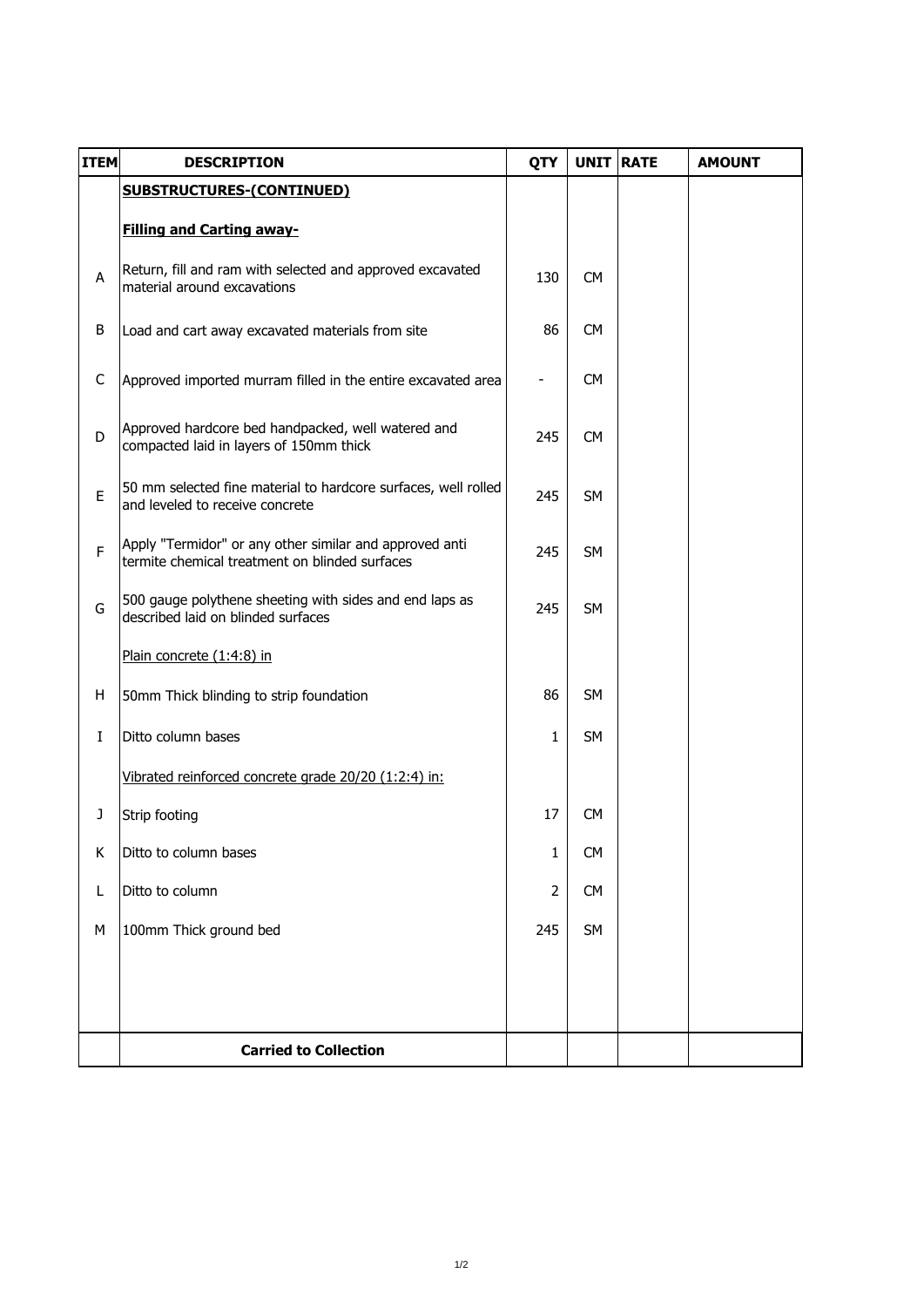| <b>ITEM</b> | <b>DESCRIPTION</b>                                                                                                                                                   | QTY | <b>UNIT RATE</b> | <b>AMOUNT</b> |
|-------------|----------------------------------------------------------------------------------------------------------------------------------------------------------------------|-----|------------------|---------------|
|             | <b>SUBSTRUCTURES-(CONTINUED)</b>                                                                                                                                     |     |                  |               |
|             | Sawn formwork to:                                                                                                                                                    |     |                  |               |
| Α           | Edges of floor bed 75 - 125mm high                                                                                                                                   | 54  | LM               |               |
| B           | Sides of columns                                                                                                                                                     | 42  | SM               |               |
|             | Mild Steel reinforcement as described including cutting to<br>length, bending and fixing including all necessary tying wires<br>and spacing blocks (all provisional) |     |                  |               |
| C           | 10mm diameter High tensile square twisted bars                                                                                                                       | 388 | KG               |               |
| D           | 8mm diameter ditto                                                                                                                                                   | 186 | КG               |               |
| E           | 16mm diameter ditto                                                                                                                                                  | -   | КG               |               |
| F           | 16mm diameter ditto                                                                                                                                                  | 506 | KG               |               |
| G           | 8mm diameter ditto                                                                                                                                                   | 92  | KG               |               |
|             | Steel fabric mesh reinforcement to B.S. 4483                                                                                                                         |     |                  |               |
| H           | No. A 142 fabric weighing 2.22Kg/sm fixed in bed                                                                                                                     | 245 | SM               |               |
|             | Natural stone walling in cement and sand (1:3) mortar and<br>including reinforcing with 20 x 3mm thick hoop iron in every<br>alternate course.                       |     |                  |               |
| I           | 200mm Thick walling                                                                                                                                                  | 298 | SM               |               |
|             | Plinths                                                                                                                                                              |     |                  |               |
| J           | 12mm thick cement and sand (1:3) render to plinths                                                                                                                   | 16  | SM               |               |
| К           | Prepare and apply three coats bituminous paint to rendered<br>plinths                                                                                                | 16  | SM               |               |
|             |                                                                                                                                                                      |     |                  |               |
|             | <b>Carried to Collection</b>                                                                                                                                         |     |                  |               |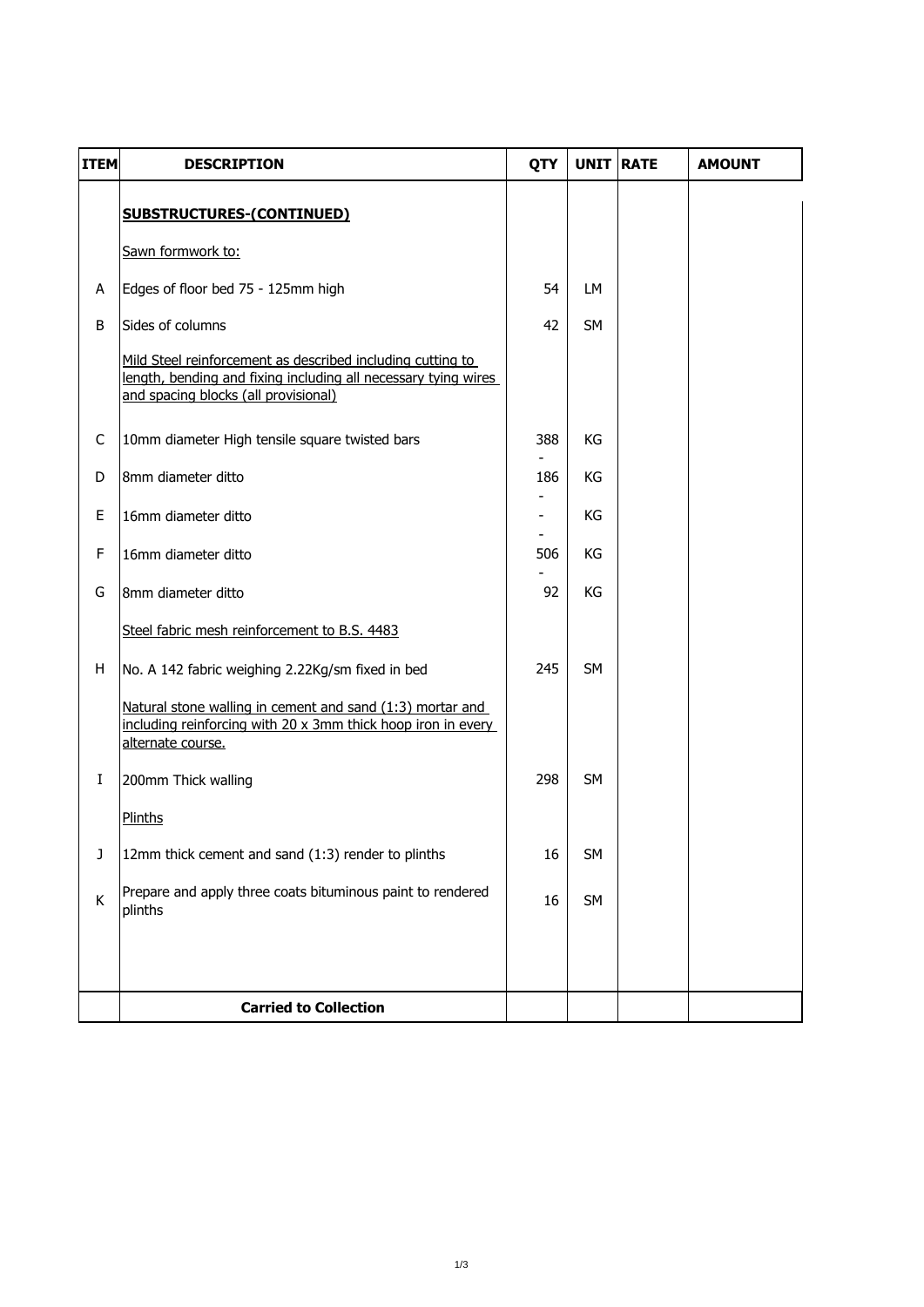| <b>ITEM</b> | <b>DESCRIPTION</b>                                                                                                                                                                          | QTY         | UNIT RATE   | <b>AMOUNT</b> |
|-------------|---------------------------------------------------------------------------------------------------------------------------------------------------------------------------------------------|-------------|-------------|---------------|
|             | <b>SUBSTRUCTURES-(CONTINUED)</b>                                                                                                                                                            |             |             |               |
| Α           | Allow for keeping the whole of the excavations free from all<br>water; include for draining or other wise keeping all works<br>free from water as necessary over the entire contract period |             | <b>ITEM</b> |               |
| B           | Allow for maintaining and upholding sides of excavations and<br>keeping excavations clear of all fallen materials, rubbish etc                                                              |             | <b>ITEM</b> |               |
|             | <b>Carried to Collection</b>                                                                                                                                                                |             |             |               |
|             |                                                                                                                                                                                             |             |             |               |
|             |                                                                                                                                                                                             |             |             |               |
|             | <b>COLLECTION</b>                                                                                                                                                                           |             |             |               |
|             | FROM PAGE 1/1                                                                                                                                                                               |             |             |               |
|             | FROM PAGE 1/2                                                                                                                                                                               |             |             |               |
|             | FROM PAGE 1/3                                                                                                                                                                               |             |             |               |
|             | FROM ABOVE                                                                                                                                                                                  |             |             |               |
|             |                                                                                                                                                                                             |             |             |               |
|             |                                                                                                                                                                                             |             |             |               |
|             |                                                                                                                                                                                             |             |             |               |
|             |                                                                                                                                                                                             |             |             |               |
|             |                                                                                                                                                                                             |             |             |               |
|             | <b>TOTAL FOR ELEMENT NO. 1</b><br><b>CARRIED TO</b>                                                                                                                                         |             |             |               |
|             | (SUBSTRUCTURES)<br><b>SUMMARY</b>                                                                                                                                                           | <b>KSHS</b> |             |               |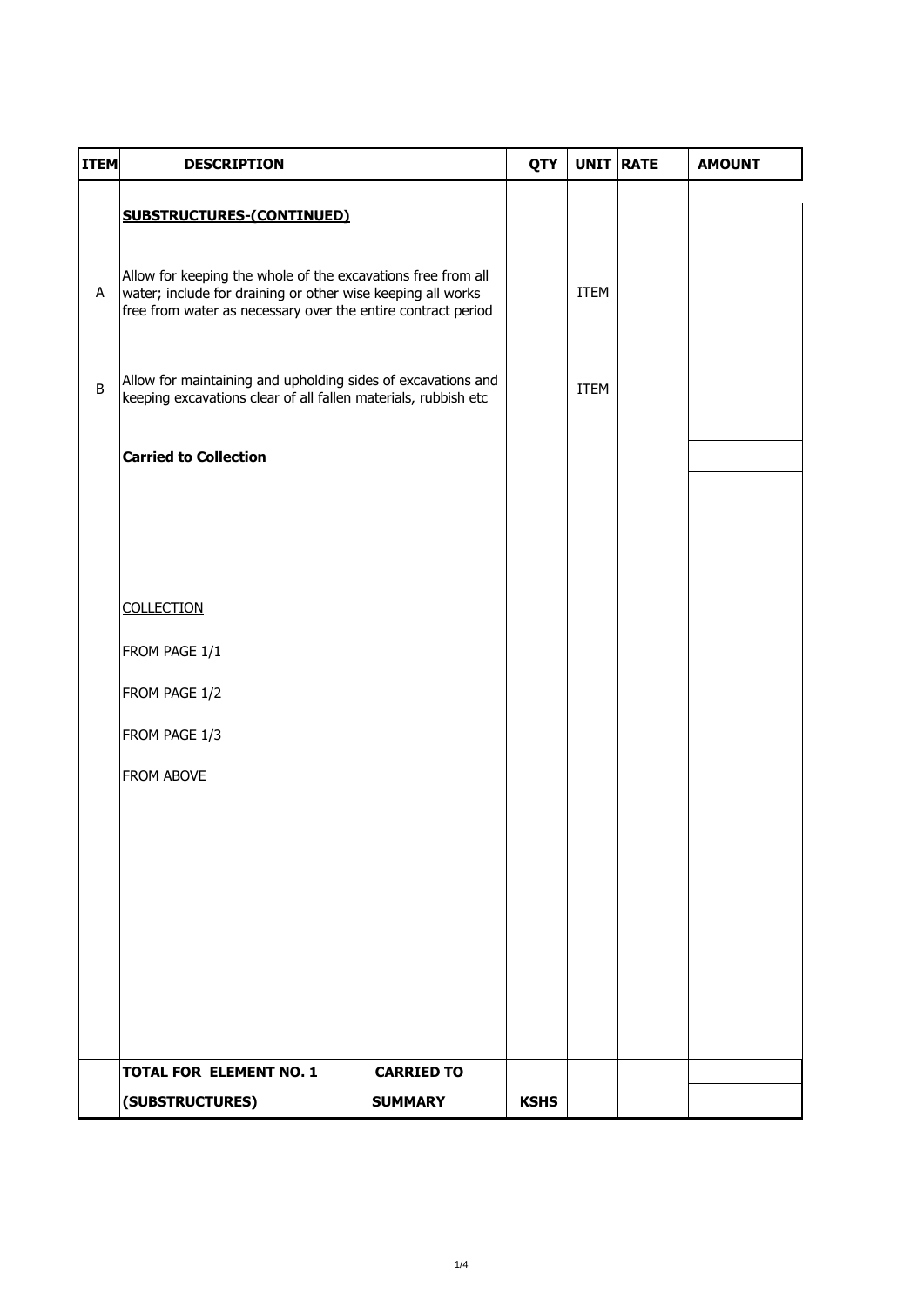| <b>ITEM</b> | <b>DESCRIPTION</b>                                                                                                                                                                           | QTY            | UNIT RATE | <b>AMOUNT</b> |
|-------------|----------------------------------------------------------------------------------------------------------------------------------------------------------------------------------------------|----------------|-----------|---------------|
|             | <b>ELEMENT NO. 2</b>                                                                                                                                                                         |                |           |               |
|             | <b>REINFORCED CONCRETE SUPERSTRUCTURE</b>                                                                                                                                                    |                |           |               |
|             | <b>CONTAINER</b>                                                                                                                                                                             |                |           |               |
| A           | Supply 40ft dry freight container overall size 12,035 x 2,350 x<br>2,385mm high, Allow for unloading & proper placement into<br>position on site as directed by the Client's Representative. | $\overline{3}$ | <b>NO</b> |               |
|             | Vibrated reinforced concrete (1:2:4) Class 20/20 in :                                                                                                                                        |                |           |               |
| B           | Columns                                                                                                                                                                                      | $\mathbf{1}$   | CM        |               |
| $\mathsf C$ | <b>Beams</b>                                                                                                                                                                                 | $\overline{2}$ | CM        |               |
|             | Sawn formwork to:                                                                                                                                                                            |                |           |               |
| D           | Sides of columns                                                                                                                                                                             | 54             | SM        |               |
| E           | Sides and soffites of beams                                                                                                                                                                  | 72             | SM        |               |
|             |                                                                                                                                                                                              |                |           |               |
|             |                                                                                                                                                                                              |                |           |               |
|             |                                                                                                                                                                                              |                |           |               |
|             |                                                                                                                                                                                              |                |           |               |
|             |                                                                                                                                                                                              |                |           |               |
|             |                                                                                                                                                                                              |                |           |               |
|             |                                                                                                                                                                                              |                |           |               |
|             | <b>Carried to Collection</b>                                                                                                                                                                 |                |           |               |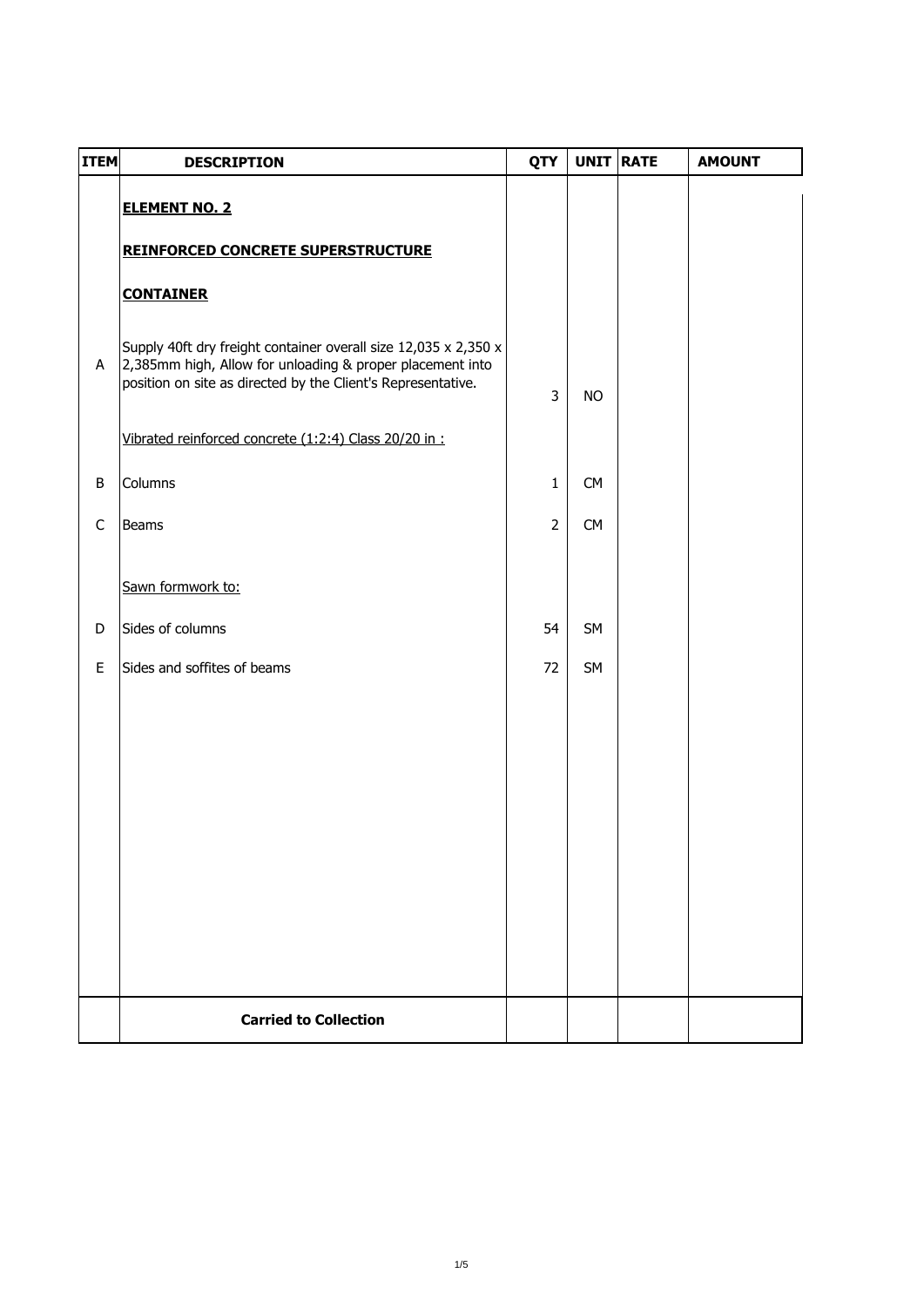| <b>ITEM</b> | <b>DESCRIPTION</b>                                                                                                                                                        | QTY   | <b>UNIT RATE</b> | <b>AMOUNT</b> |
|-------------|---------------------------------------------------------------------------------------------------------------------------------------------------------------------------|-------|------------------|---------------|
|             | <b>KEINFUKLED LUNLKEIE SUPEKSIKULIUKE</b><br>$f$ aantin $\overline{f}$                                                                                                    |       |                  |               |
|             | Steel reinforcement as described including cutting to length,<br>bending, hoisting and fixing including all necessary tying<br>wires and spacing blocks (all provisional) |       |                  |               |
| A           | 8mm diameter High tensile round ribbed bars                                                                                                                               | 85    | KG               |               |
| $\sf B$     | Ditto but 16mm diameter.                                                                                                                                                  | 209   | KG               |               |
| $\mathsf C$ | 16mm diameter ditto                                                                                                                                                       | 21    | KG               |               |
| D           | 8mm diameter ditto                                                                                                                                                        | $6\,$ | KG               |               |
|             |                                                                                                                                                                           |       |                  |               |
|             |                                                                                                                                                                           |       |                  |               |
|             |                                                                                                                                                                           |       |                  |               |
|             |                                                                                                                                                                           |       |                  |               |
|             |                                                                                                                                                                           |       |                  |               |
|             |                                                                                                                                                                           |       |                  |               |
|             |                                                                                                                                                                           |       |                  |               |
|             | <b>COLLECTION</b>                                                                                                                                                         |       |                  |               |
|             | FROM PAGE 1/5                                                                                                                                                             |       |                  |               |
|             | FROM ABOVE                                                                                                                                                                |       |                  |               |
|             |                                                                                                                                                                           |       |                  |               |
|             |                                                                                                                                                                           |       |                  |               |
|             | <b>TOTAL FOR ELEMENT NO. 2</b><br><b>CARRIED TO</b>                                                                                                                       |       |                  |               |
|             | (REINFORCED CONCRETE)<br><b>SUMMARY</b>                                                                                                                                   |       |                  |               |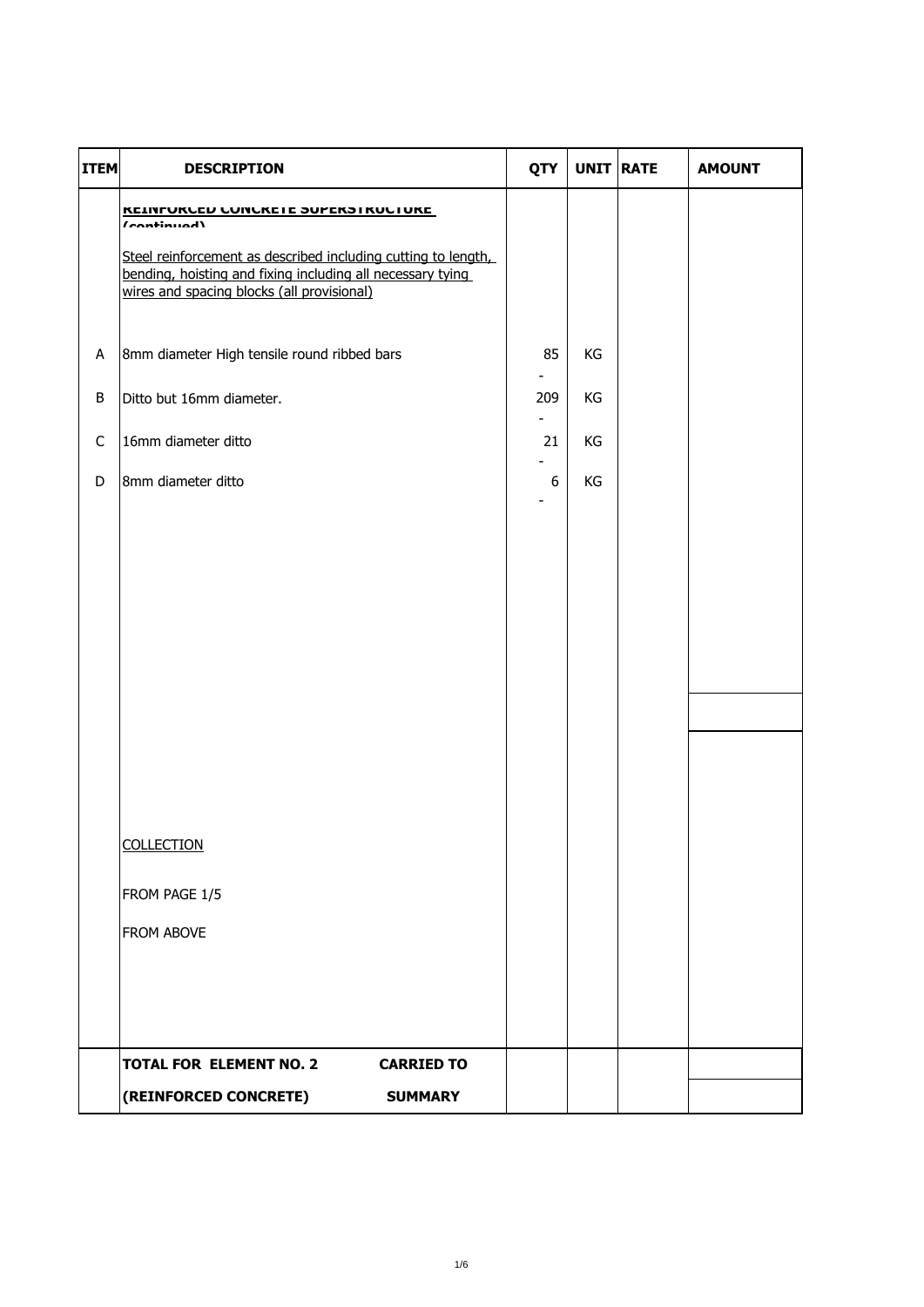| <b>ITEM</b>  | <b>DESCRIPTION</b>                                                                                                                                                 | QTY | UNIT RATE | <b>AMOUNT</b> |
|--------------|--------------------------------------------------------------------------------------------------------------------------------------------------------------------|-----|-----------|---------------|
|              | <b>ELEMENT NO. 3</b>                                                                                                                                               |     |           |               |
|              | <b>WALLING</b>                                                                                                                                                     |     |           |               |
| A            | 200 mm wide approved quality 3-ply bituminous felt damp<br>proof course under walls                                                                                | 54  | LM        |               |
|              | <b>External Walling</b>                                                                                                                                            |     |           |               |
|              | Smooth chisel dressed natural stone walling in cement and<br>sand (1:4) mortar reinforced with and including 25 x 3mm<br>thick hoop iron in every alternate course |     |           |               |
| B            | 200mm Thick walling                                                                                                                                                | 130 | <b>SM</b> |               |
|              | <b>Internal Walling</b>                                                                                                                                            |     |           |               |
| $\mathsf{C}$ | 200 mm wide approved quality 3-ply bituminous felt damp<br>proof course under walls                                                                                | 15  | LM        |               |
|              | Smooth chisel dressed natural stone walling in cement and<br>sand (1:4) mortar reinforced with and including 25 x 3mm<br>thick hoop iron in every alternate course |     |           |               |
| D            | 200mm Thick walling                                                                                                                                                | 3   | SM        |               |
| E            | 150mm Thick walling                                                                                                                                                | 36  | <b>SM</b> |               |
|              |                                                                                                                                                                    |     |           |               |
|              |                                                                                                                                                                    |     |           |               |
|              |                                                                                                                                                                    |     |           |               |
|              |                                                                                                                                                                    |     |           |               |
|              |                                                                                                                                                                    |     |           |               |
|              | <b>TOTAL FOR ELEMENT NO. 3</b><br><b>CARRIED TO</b><br>(WALLING)<br><b>SUMMARY</b>                                                                                 |     |           |               |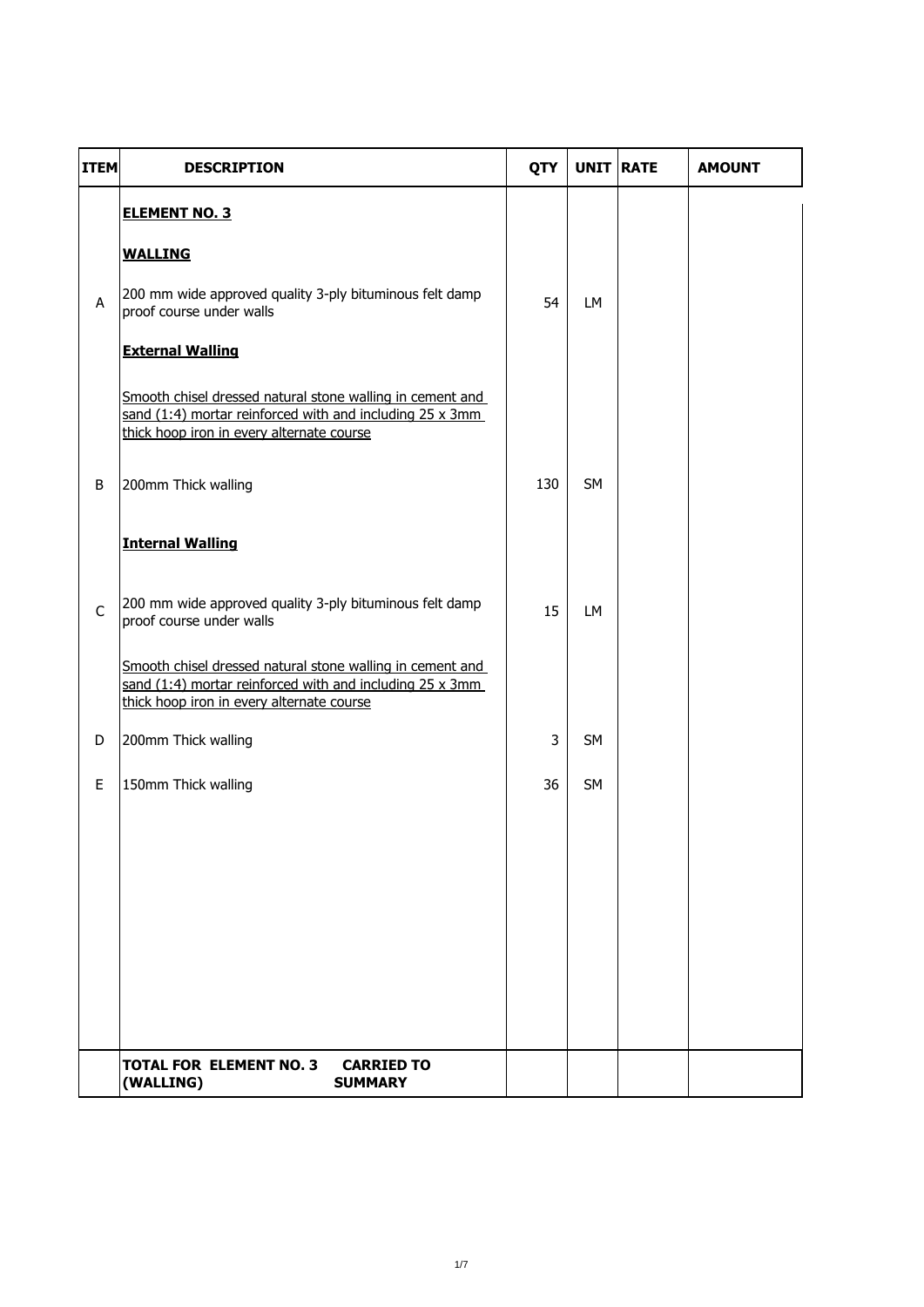| <b>ITEM</b> | <b>DESCRIPTION</b>                                                                                                  | QTY | <b>UNIT</b> | <b>RATE</b> | <b>AMOUNT</b> |
|-------------|---------------------------------------------------------------------------------------------------------------------|-----|-------------|-------------|---------------|
|             | <b>ELEMENT NO. 4</b>                                                                                                |     |             |             |               |
|             | <b>ROOFING</b>                                                                                                      |     |             |             |               |
| А           | Approved IT5 roofing sheets laid in accordance to pertinant<br>drawings                                             | 280 | <b>SM</b>   |             |               |
| В           | Ridge cap and hip cap to match roof covering                                                                        | 32  | LM          |             |               |
| C           | Gauge 26 galvanized iron valley gutter 750mm girth                                                                  | 1   | LM          |             |               |
|             | <b>STRUCTURAL STEEL CONSTRUCTION</b>                                                                                |     |             |             |               |
|             | 1. Prices shall include for unloading, hoisting and fixing in<br>position including requisite staging for erection. |     |             |             |               |
|             | 2. Allow for factory priming in lead oxide and touching up<br>the priming on site later                             |     |             |             |               |
|             | 3. Prices should allow for fillet weld and welded connections                                                       |     |             |             |               |
|             | The following in Steel Trusses including hoisting and fixing in<br>position 9m above ground floor                   |     |             |             |               |
| D           | 25 x 25 x 2mm Thick SHS purlins                                                                                     | 320 | LM          |             |               |
| Ε           | 50 x 50 x 3mm. Thick SHS external members                                                                           | 168 | <b>LM</b>   |             |               |
| $\mathsf F$ | 50 x 25 x 3mm. Thick RHS internal members                                                                           | 80  | LM          |             |               |
|             |                                                                                                                     |     |             |             |               |
|             |                                                                                                                     |     |             |             |               |
|             |                                                                                                                     |     |             |             |               |
|             |                                                                                                                     |     |             |             |               |
|             | Carried to Collection                                                                                               |     |             |             |               |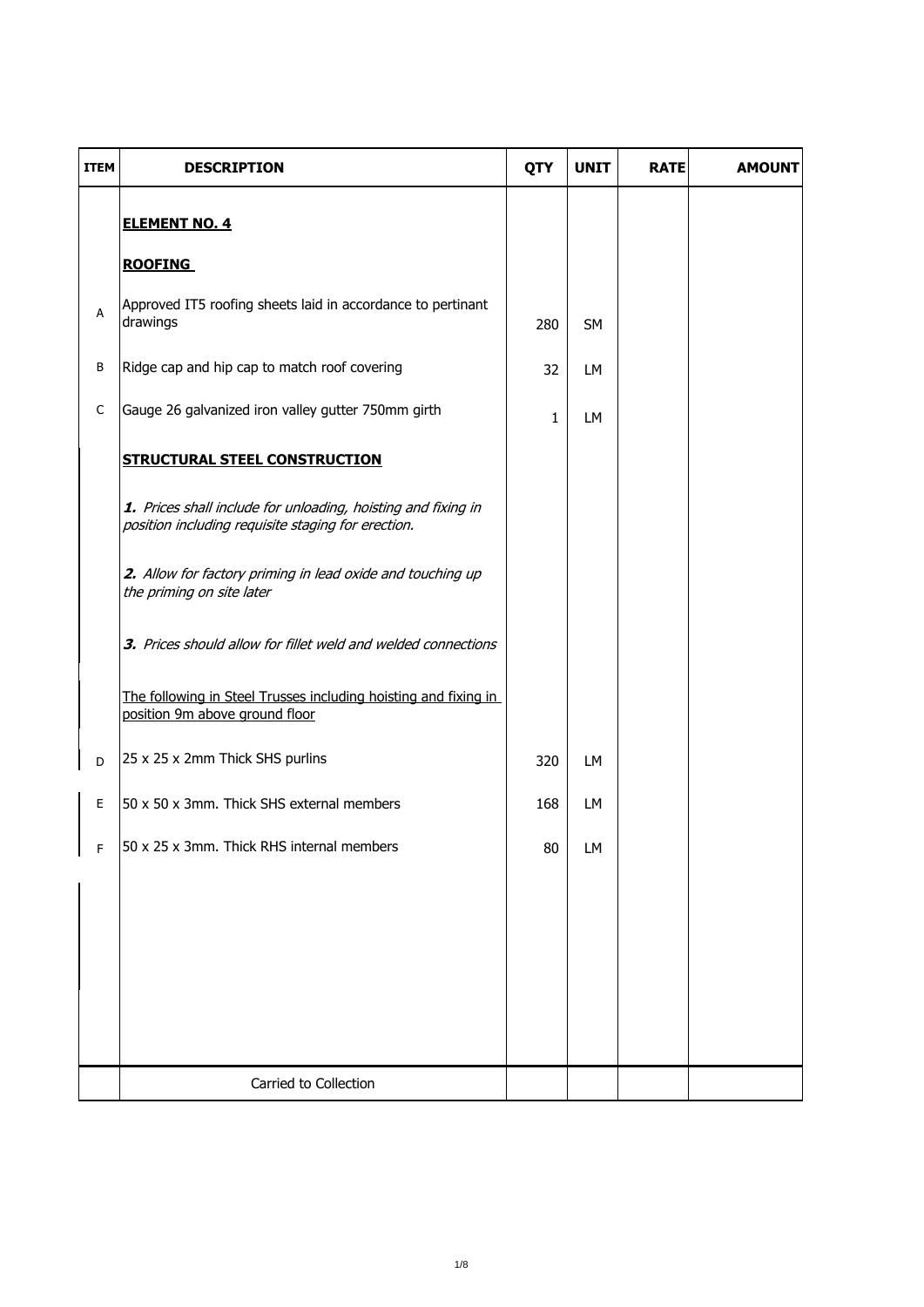| <b>ITEM</b> | <b>DESCRIPTION</b>                                                                                                                         | QTY | <b>UNIT</b> | <b>RATE</b> | <b>AMOUNT</b> |
|-------------|--------------------------------------------------------------------------------------------------------------------------------------------|-----|-------------|-------------|---------------|
|             | <b>ROOFING - (CONTINUED)</b>                                                                                                               |     |             |             |               |
|             | <b>Steel Fascia</b>                                                                                                                        |     |             |             |               |
| Α           | 250mm wide mild steel fascia welded to lattice girders.                                                                                    | 80  | LM          |             |               |
|             | Rain water goods                                                                                                                           |     |             |             |               |
|             | Gutters                                                                                                                                    |     |             |             |               |
| В           | 175 x 150mm galvanized iron gutter gauge 24 fixed to steel<br>fascia (m/s) with and including approved steel brackets at<br>1000mm centres | 64  | LM          |             |               |
|             | Downpipe                                                                                                                                   |     |             |             |               |
| $\mathsf C$ | 100 mm diameter galvanized iron downpipe gauge 24 fixed to<br>wall with and including holder butts at 1000mm centres                       | 12  | LM          |             |               |
| D           | Extra over downpipe for swanneck 1200mm long                                                                                               | 5   | <b>NO</b>   |             |               |
| Е           | Ditto horse shoe 500 mm long                                                                                                               | 5   | <b>NO</b>   |             |               |
|             | Decoration and painting                                                                                                                    |     |             |             |               |
|             | Knot, stain prepare and apply three coats gloss oil paint to:                                                                              |     |             |             |               |
| F           | Surfaces of steel fascia 200-300mm girth                                                                                                   | 80  | LМ          |             |               |
| G           | General surfaces of metal gutters                                                                                                          | 64  | LM          |             |               |
| Н           | Surfaces of large pipes                                                                                                                    | 22  | LM          |             |               |
|             |                                                                                                                                            |     |             |             |               |
|             |                                                                                                                                            |     |             |             |               |
|             |                                                                                                                                            |     |             |             |               |
|             | Carried to Collection                                                                                                                      |     |             |             |               |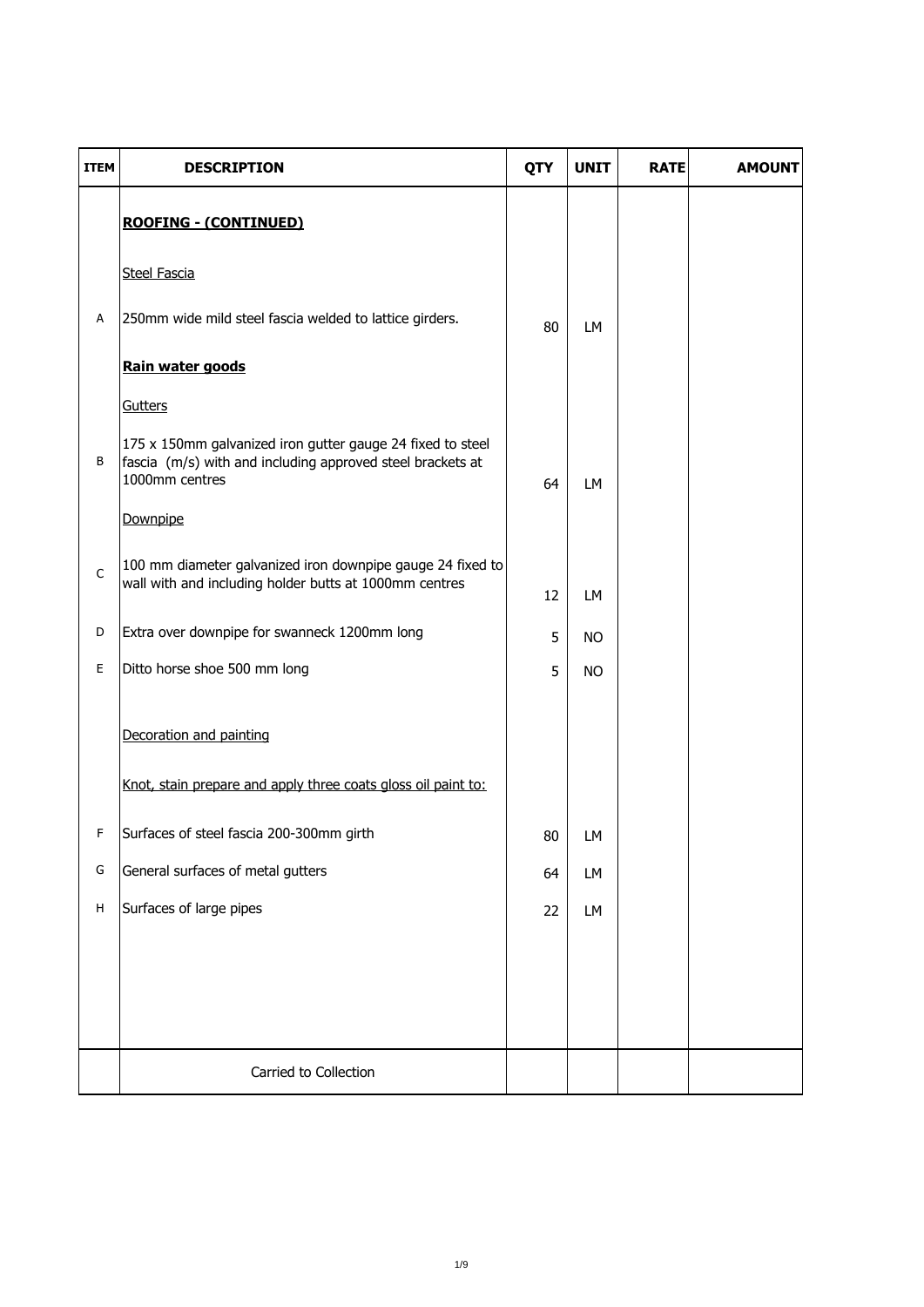| <b>ITEM</b> | <b>DESCRIPTION</b>             |                   | QTY | <b>UNIT</b> | <b>RATE</b> | <b>AMOUNT</b> |
|-------------|--------------------------------|-------------------|-----|-------------|-------------|---------------|
|             |                                |                   |     |             |             |               |
|             |                                |                   |     |             |             |               |
|             | <b>COLLECTION</b>              |                   |     |             |             |               |
|             | FROM PAGE BW/8                 |                   |     |             |             |               |
|             | FROM PAGE BW/9                 |                   |     |             |             |               |
|             |                                |                   |     |             |             |               |
|             |                                |                   |     |             |             |               |
|             |                                |                   |     |             |             |               |
|             |                                |                   |     |             |             |               |
|             |                                |                   |     |             |             |               |
|             |                                |                   |     |             |             |               |
|             |                                |                   |     |             |             |               |
|             |                                |                   |     |             |             |               |
|             |                                |                   |     |             |             |               |
|             |                                |                   |     |             |             |               |
|             |                                |                   |     |             |             |               |
|             | <b>TOTAL FOR ELEMENT NO. 4</b> | <b>CARRIED TO</b> |     |             |             |               |
|             | (ROOFING)<br><b>SUMMARY</b>    |                   |     |             |             |               |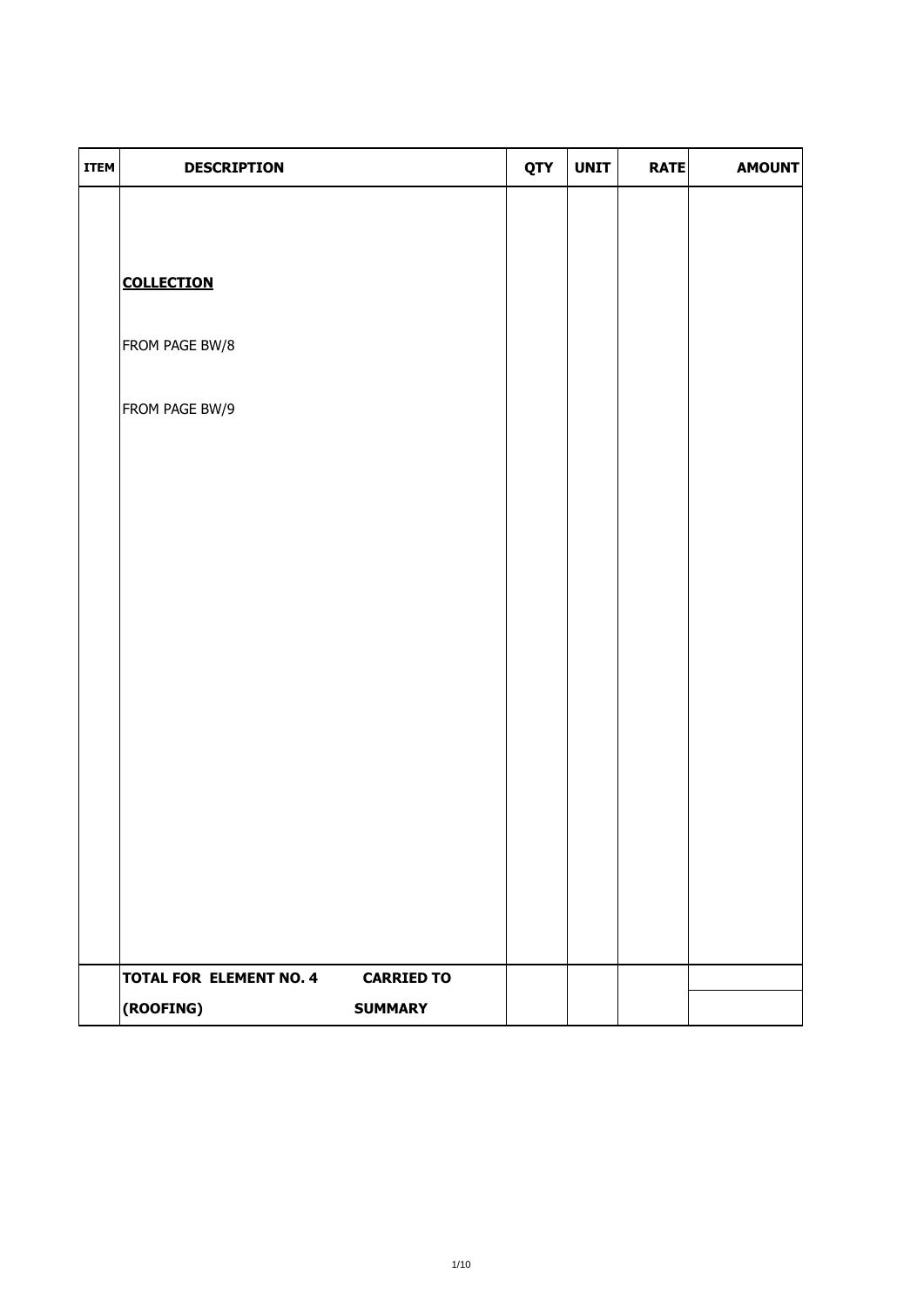| <b>ITEM</b>  | <b>DESCRIPTION</b>                                                                                                                                                                                                  | QTY            | UNIT RATE  | <b>AMOUNT</b> |
|--------------|---------------------------------------------------------------------------------------------------------------------------------------------------------------------------------------------------------------------|----------------|------------|---------------|
|              | <b>ELEMENT NO. 5</b>                                                                                                                                                                                                |                |            |               |
|              | <b>DOORS</b>                                                                                                                                                                                                        |                |            |               |
|              | <b>Steel Doors</b>                                                                                                                                                                                                  |                |            |               |
| A            | 25mm thick Steel panel door overall size 1500 x 2400mm<br>high with 150 x 50mm top, bottom and middle rail.                                                                                                         | 4              | <b>NO</b>  |               |
| B            | 25mm thick Steel panel door overall size 900 x 2400mm high<br>with 150 x 50mm top, bottom and middle rail.                                                                                                          | 4              | <b>NO</b>  |               |
|              | Flush doors                                                                                                                                                                                                         |                |            |               |
| $\mathsf{C}$ | 45mm thick semi - solid core flush door overall size 900 x<br>2400mm high, faced both sides with 6 mm interior quality<br>mahogany and lipped on all edges including 900 x 300 x 6mm<br>thick clear glass fanlight. | $\overline{3}$ | <b>NO</b>  |               |
|              | Wrot cypress or other equal and approved :-                                                                                                                                                                         |                |            |               |
| D            | 100mm x 50mm Frame with two labours plugged                                                                                                                                                                         | 15             | LМ         |               |
| E            | 45 x 38mm architrave                                                                                                                                                                                                | 15             | LM         |               |
| F            | 25mm diameter quadrant                                                                                                                                                                                              | 15             | LM         |               |
|              | Supply and fix the following ironmongery with screws to<br><u>match.</u>                                                                                                                                            |                |            |               |
| G            | 2-Lever mortice lock and set furniture                                                                                                                                                                              | 3              | NO.        |               |
| H            | 100mm aluminium butts hinges                                                                                                                                                                                        | 5              | <b>PRS</b> |               |
|              |                                                                                                                                                                                                                     |                |            |               |
|              |                                                                                                                                                                                                                     |                |            |               |
|              | <b>Carried to Collection</b>                                                                                                                                                                                        |                |            |               |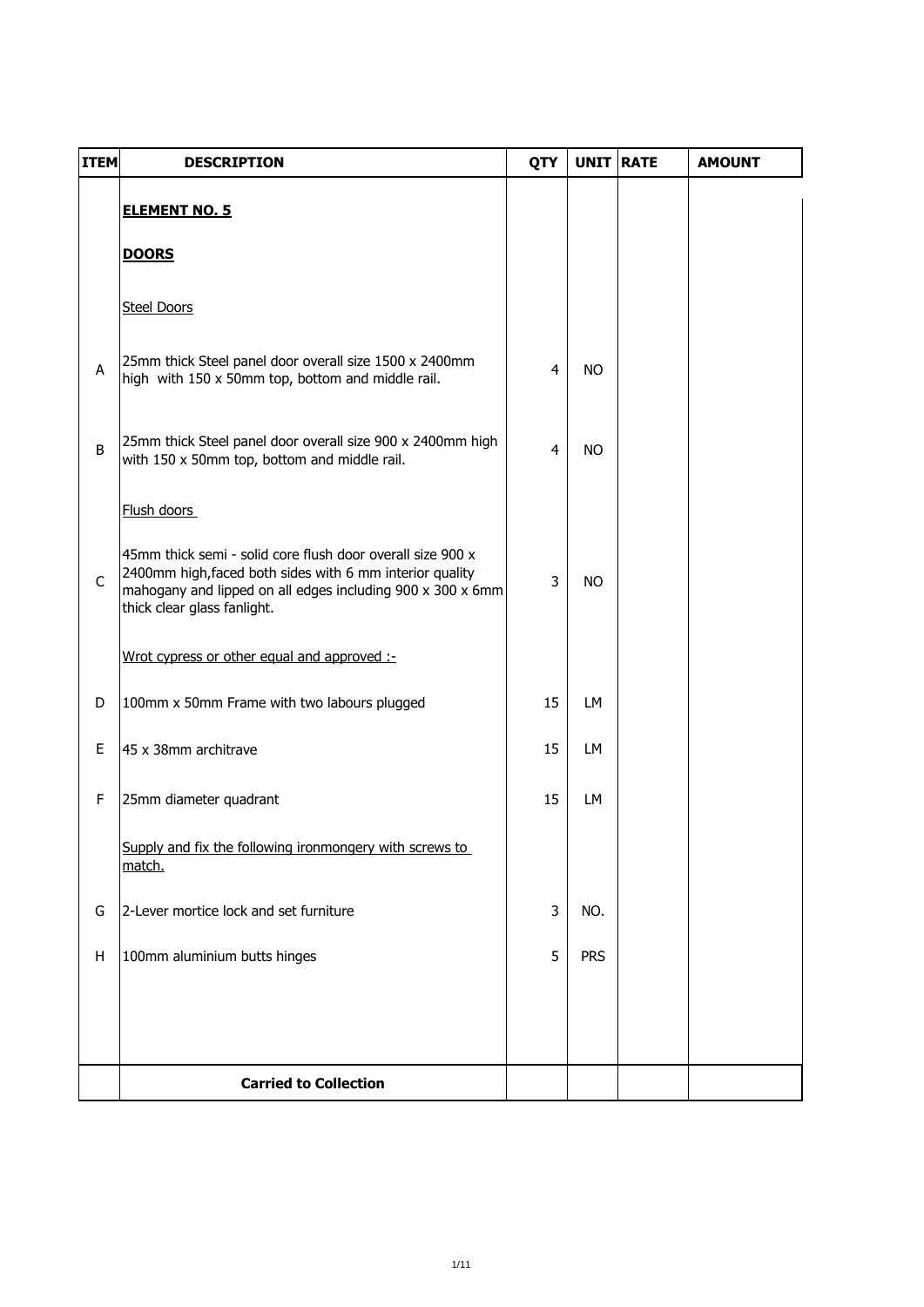| <b>ITEM</b> | <b>DESCRIPTION</b>                                                                                           | QTY | <b>UNIT RATE</b> | <b>AMOUNT</b> |
|-------------|--------------------------------------------------------------------------------------------------------------|-----|------------------|---------------|
|             | DOORS - (CONTINUED)                                                                                          |     |                  |               |
| A           | Prepare and apply three coats wood preservative primer to<br>backs of timber frame not exceeding 100mm girth | 15  | LM               |               |
|             | Knot, stain, prime, prepare and apply three coats clear<br>polyurethane varnish to:                          |     |                  |               |
| B           | General surfaces of timber                                                                                   | 13  | SM               |               |
|             | Knot, prime, prepare and apply three coats gloss oil paint to:                                               |     |                  |               |
| $\mathsf C$ | General surfaces of metal doors                                                                              | 17  | SM               |               |
|             |                                                                                                              |     |                  |               |
|             | <b>Carried to Collection</b>                                                                                 |     |                  |               |
|             |                                                                                                              |     |                  |               |
|             | <b>COLLECTION</b>                                                                                            |     |                  |               |
|             | FROM PAGE 1/8                                                                                                |     |                  |               |
|             | FROM ABOVE                                                                                                   |     |                  |               |
|             |                                                                                                              |     |                  |               |
|             | <b>TOTAL FOR ELEMENT NO. 5</b><br><b>CARRIED TO</b>                                                          |     |                  |               |
|             | (DOORS)<br><b>SUMMARY</b>                                                                                    |     |                  |               |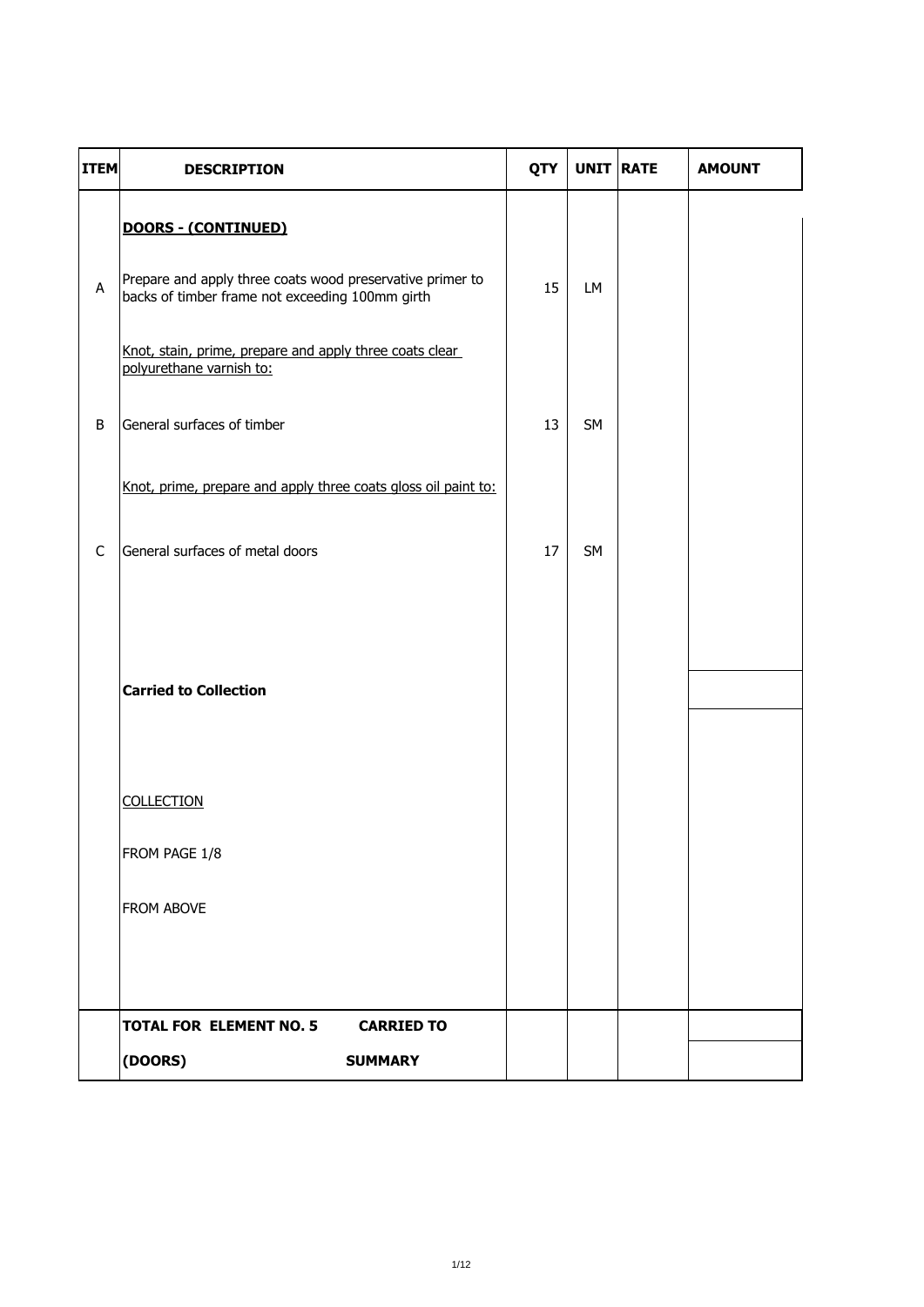| <b>ITEM</b> | <b>DESCRIPTION</b>                                                                                                                                                                                                                                                                                                  | QTY          | UNIT RATE | <b>AMOUNT</b> |
|-------------|---------------------------------------------------------------------------------------------------------------------------------------------------------------------------------------------------------------------------------------------------------------------------------------------------------------------|--------------|-----------|---------------|
|             | <b>ELEMENT NO. 6</b>                                                                                                                                                                                                                                                                                                |              |           |               |
| A           | <b>WINDOWS</b><br>250 x 25mm Precast concrete window cill bedded and jointed<br>with cement and sand (1:3) mortar                                                                                                                                                                                                   | 33           | LM        |               |
|             | Supply & fix the following purpose made steel casement<br>windows fabricated from standard sections complete with<br>frames, mullions and transomes including all necessary<br>locking and window stays, screws, nuts and burglar proof<br>grills to architect's detail once shop primed before delivery to<br>site |              |           |               |
| B           | Steel casement window size 1200 x 600mm high                                                                                                                                                                                                                                                                        | 20           | <b>NO</b> |               |
| $\mathsf C$ | Ditto size 800 x 600mm high                                                                                                                                                                                                                                                                                         | $\mathbf{1}$ | <b>NO</b> |               |
|             |                                                                                                                                                                                                                                                                                                                     |              |           |               |
|             | <b>Carried to Collection</b>                                                                                                                                                                                                                                                                                        |              |           |               |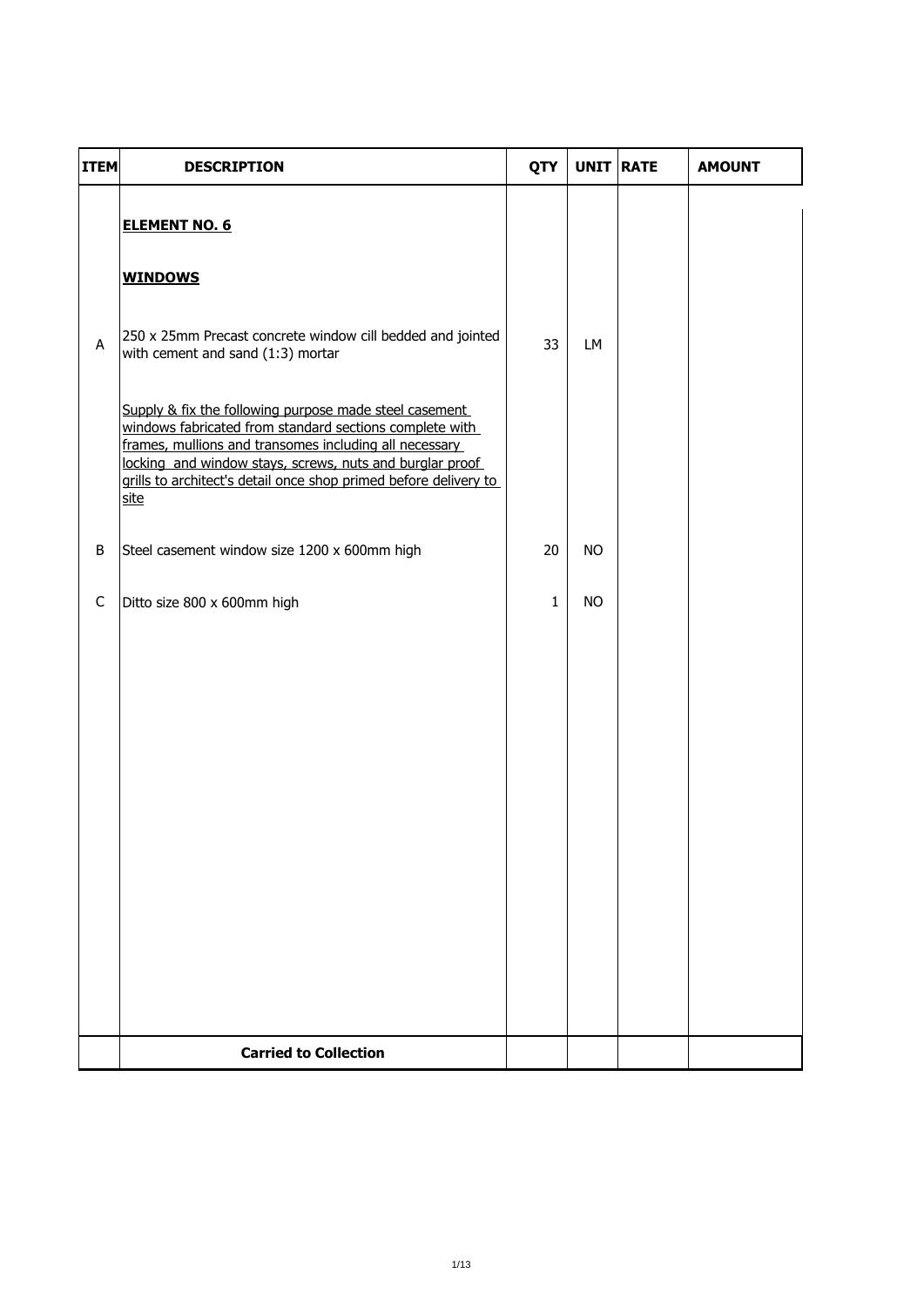| <b>ITEM</b> | <b>DESCRIPTION</b>                                                                     | QTY          | <b>UNIT RATE</b> | <b>AMOUNT</b> |
|-------------|----------------------------------------------------------------------------------------|--------------|------------------|---------------|
|             | <b>WINDOWS - (CONTINUED)</b>                                                           |              |                  |               |
|             | 4mm Thick one glass and glazing fixed with and including<br>putty to steel windows     |              |                  |               |
| A           | Panes 0.1 - 0.5 square metres                                                          | 13           | SM               |               |
|             | 4mm Thick obscure glass and glazing fixed with and including<br>putty to steel windows |              |                  |               |
| B           | Panes 0.1 - 0.5 square metres                                                          | $\mathbf{1}$ | SM               |               |
|             | Prepare and apply three coats gloss oil paint to:                                      |              |                  |               |
| $\mathsf C$ | General surfaces of metal windows (measured both ways)                                 | 15           | SM               |               |
|             | <b>Carried to Collection</b>                                                           |              |                  |               |
|             | <b>COLLECTION</b>                                                                      |              |                  |               |
|             | FROM PAGE 1/13                                                                         |              |                  |               |
|             | FROM ABOVE                                                                             |              |                  |               |
|             |                                                                                        |              |                  |               |
|             | <b>TOTAL FOR ELEMENT NO. 6</b><br><b>CARRIED TO</b>                                    |              |                  |               |
|             | (WINDOWS)<br><b>SUMMARY</b>                                                            |              |                  |               |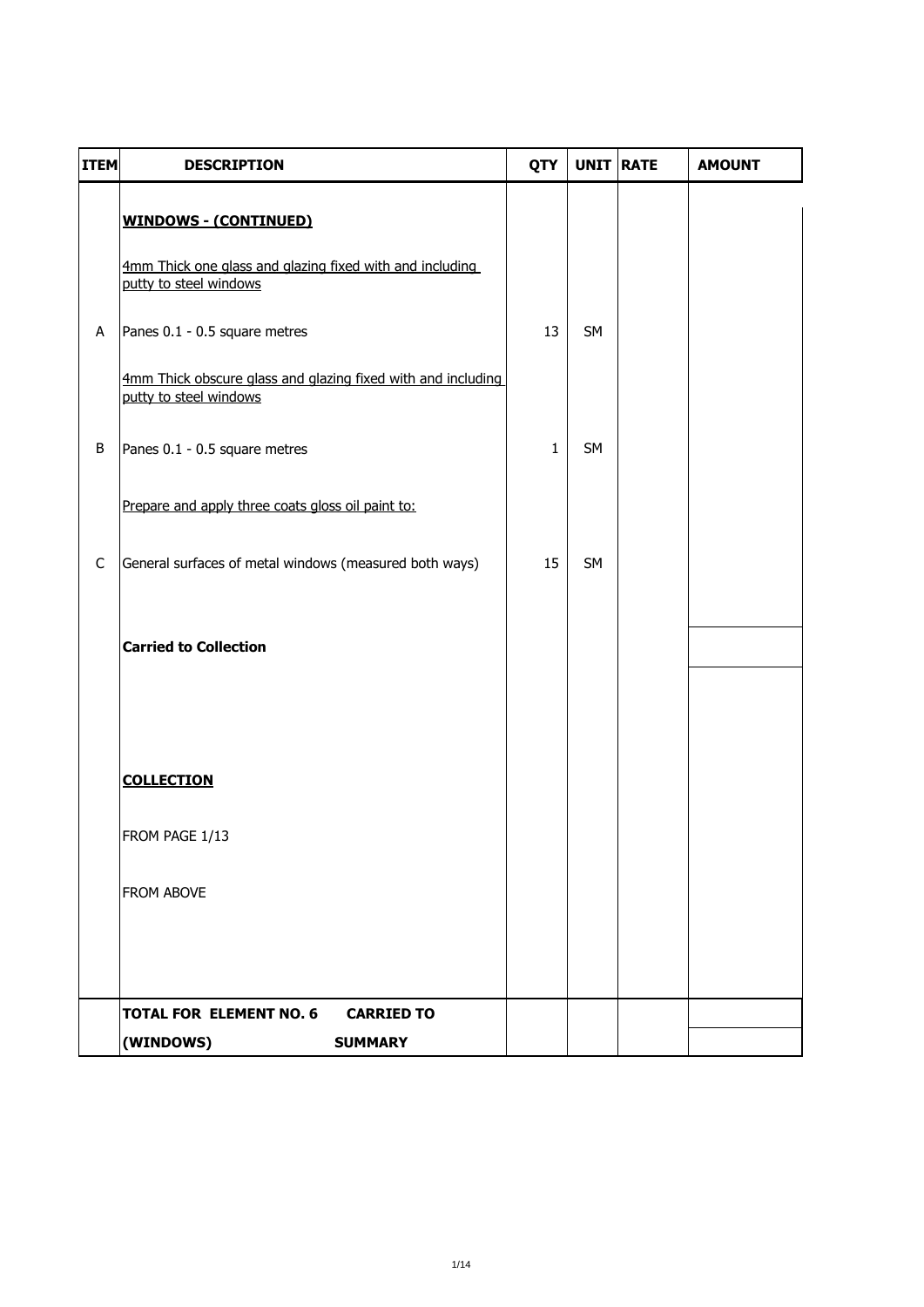| <b>ITEM</b> | <b>DESCRIPTION</b>                                                            | QTY | UNIT RATE | <b>AMOUNT</b> |
|-------------|-------------------------------------------------------------------------------|-----|-----------|---------------|
|             | <b>ELEMENT NO. 7</b>                                                          |     |           |               |
|             | <b>EXTERNAL FINISHES</b>                                                      |     |           |               |
|             | 12mm thick 2 coat gauged Lime (1:2:9) plaster to:                             |     |           |               |
| $\sf A$     | General surfaces of walls                                                     | 130 | SM        |               |
|             | Prepare and apply three coats of first grade silk vinyl<br>emulsion paint to: |     |           |               |
| B           | General surfaces of walls                                                     | 130 | SM        |               |
|             |                                                                               |     |           |               |
|             |                                                                               |     |           |               |
|             |                                                                               |     |           |               |
|             |                                                                               |     |           |               |
|             |                                                                               |     |           |               |
|             |                                                                               |     |           |               |
|             |                                                                               |     |           |               |
|             |                                                                               |     |           |               |
|             |                                                                               |     |           |               |
|             |                                                                               |     |           |               |
|             |                                                                               |     |           |               |
|             |                                                                               |     |           |               |
|             | TOTAL FOR ELEMENT NO. 7 CARRIED TO                                            |     |           |               |
|             | (EXTERNAL FINISHES)<br><b>SUMMARY</b>                                         |     |           |               |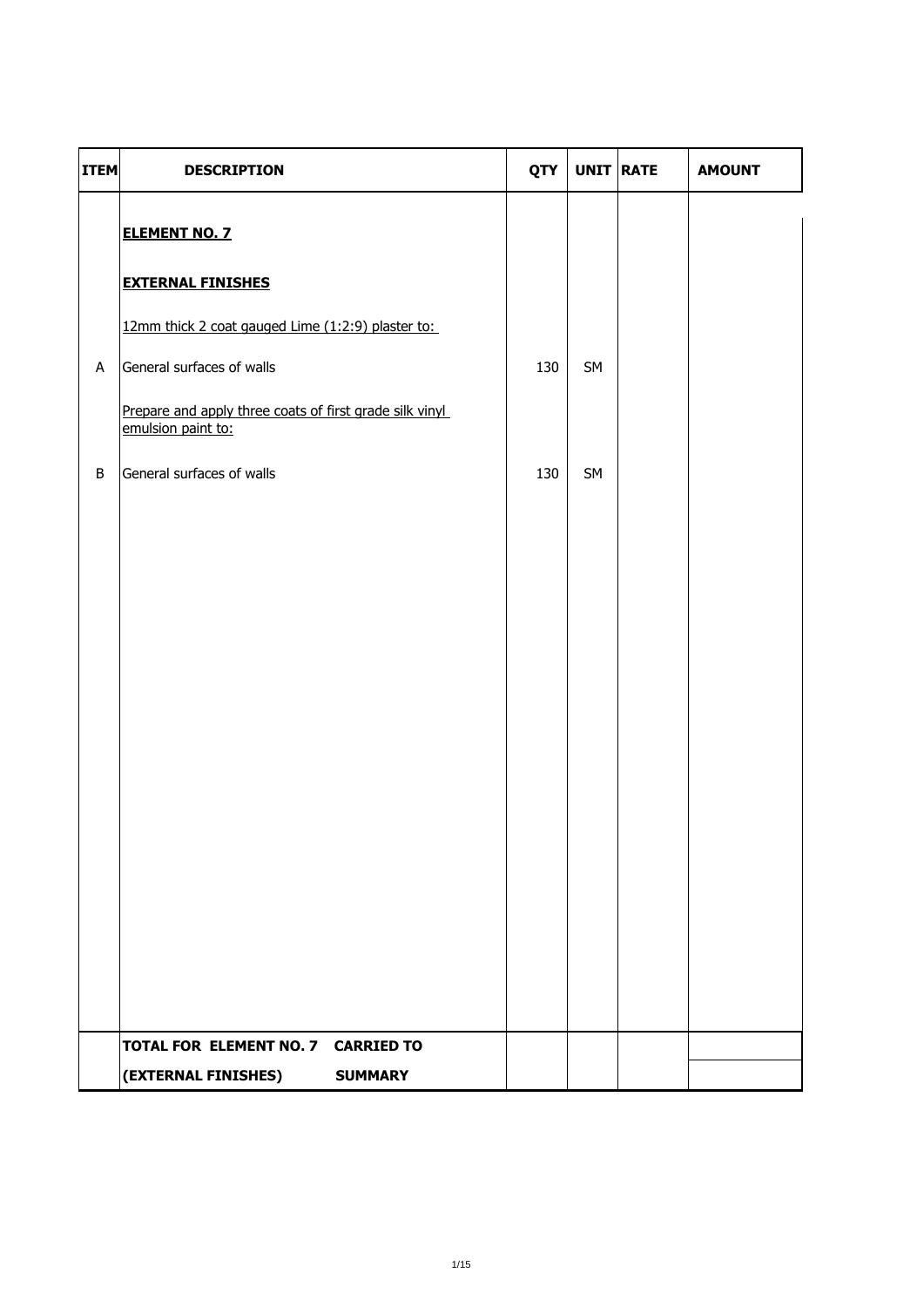| <b>ITEM</b> | <b>DESCRIPTION</b>                               | QTY | UNIT RATE | <b>AMOUNT</b> |
|-------------|--------------------------------------------------|-----|-----------|---------------|
|             | <b>ELEMENT NO. 8</b>                             |     |           |               |
|             | <b>INTERNAL FINISHES</b>                         |     |           |               |
|             | <b>FLOORS</b>                                    |     |           |               |
|             | Cement and sand (1:4) screeding smooth trowelled |     |           |               |
| A           | 28mm Thick to receive ceramic floor tiles (m.s)  | 353 | SM        |               |
|             | Non-Slip ceramic floor tiles                     |     |           |               |
| B           | Size 300 x 300 x 12mm thick                      | 353 | SM        |               |
| $\mathsf C$ | 100 x 20mm Thick skirting                        | 81  | LM        |               |
|             |                                                  |     |           |               |
|             |                                                  |     |           |               |
|             |                                                  |     |           |               |
|             |                                                  |     |           |               |
|             |                                                  |     |           |               |
|             |                                                  |     |           |               |
|             |                                                  |     |           |               |
|             |                                                  |     |           |               |
|             |                                                  |     |           |               |
|             |                                                  |     |           |               |
|             | <b>Carried to Collection</b>                     |     |           |               |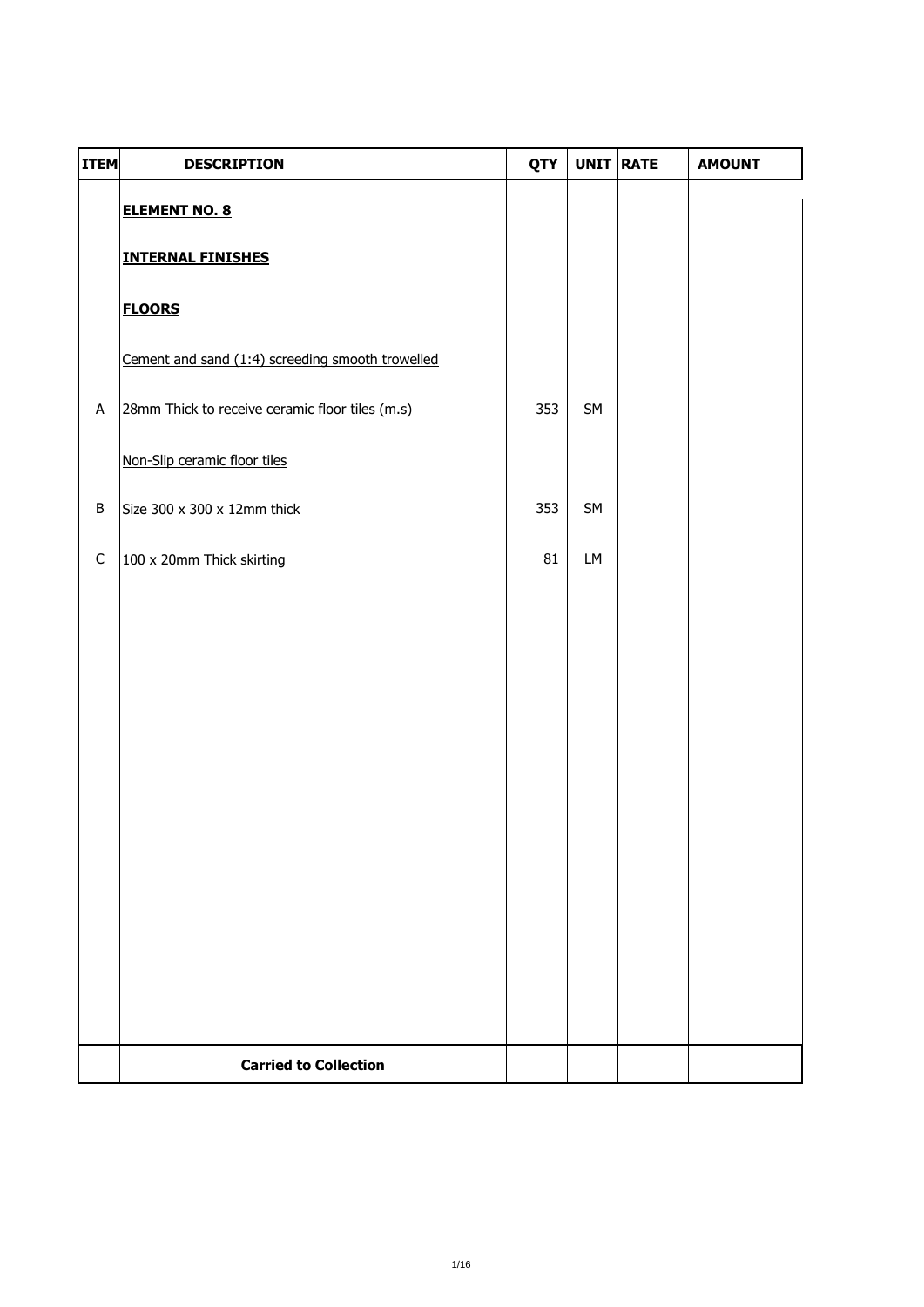| <b>ITEM</b> | <b>DESCRIPTION</b>                                                                                                         | QTY | UNIT RATE | <b>AMOUNT</b> |
|-------------|----------------------------------------------------------------------------------------------------------------------------|-----|-----------|---------------|
|             | <b>INTERNAL FINISHES - (CONTINUED)</b>                                                                                     |     |           |               |
|             | <b>CEILING</b>                                                                                                             |     |           |               |
| A           | 50 X 50mm celcured cypress timber brandering                                                                               | 539 | LM.       |               |
| B           | Ditto but plugged                                                                                                          | 81  | LM        |               |
| $\mathsf C$ | 10mm thick GYPSUM ceiling nailed to timber brandering<br>(m/s)                                                             | 88  | SM        |               |
| D           | Extra over gypsum ceiling for trap door size 600 x 450mm<br>wide comprising with and including 50 x 50mm timber<br>framing | 3   | <b>NO</b> |               |
| E           | 100 x 25mm Thick wrot softwood moulded cornice                                                                             | 81  | LM        |               |
|             | Prepare and apply three coats first grade plastic emulsion<br>paint to:                                                    |     |           |               |
| F           | Celotex ceiling surfaces                                                                                                   | 88  | SM        |               |
| G           | Timber surfaces not exceeding 100mm girth                                                                                  | 81  | LM        |               |
|             |                                                                                                                            |     |           |               |
|             |                                                                                                                            |     |           |               |
|             |                                                                                                                            |     |           |               |
|             |                                                                                                                            |     |           |               |
|             |                                                                                                                            |     |           |               |
|             |                                                                                                                            |     |           |               |
|             | <b>Carried to Collection</b>                                                                                               |     |           |               |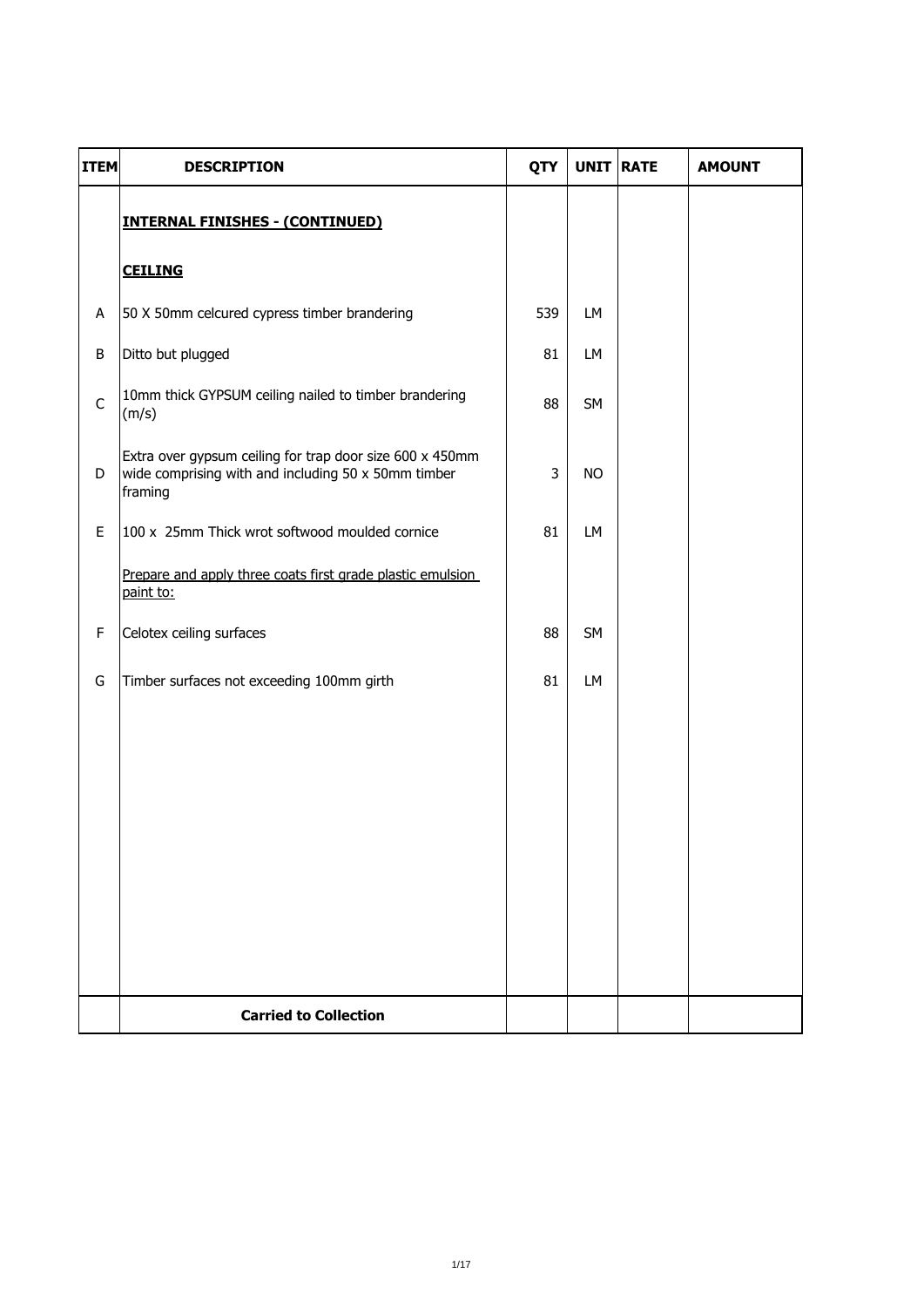| <b>ITEM</b> | <b>DESCRIPTION</b>                                                                                                         | QTY    | <b>UNIT RATE</b> | <b>AMOUNT</b> |
|-------------|----------------------------------------------------------------------------------------------------------------------------|--------|------------------|---------------|
|             | <b>INTERNAL FINISHES - (CONTINUED)</b>                                                                                     |        |                  |               |
|             | <b>WALL FINISHES</b>                                                                                                       |        |                  |               |
| A           | 15 mm thick cement sand (1:3) backing to walls to receive<br>coloured glazed tiles                                         | 46     | <b>SM</b>        |               |
|             | Coloured glazed ceramic tiles bedding and jointing in cement<br>and sand (1:3) mortar and flush pointed with white cement: |        |                  |               |
| B           | 150 x 150 x 6mm Thick tiles                                                                                                | 46     | <b>SM</b>        |               |
|             | 12mm Thick cement and sand (1:3) plaster to:                                                                               |        |                  |               |
| $\mathsf C$ | Natural stone wall surfaces                                                                                                | 136.00 | <b>SM</b>        |               |
|             | Prepare and apply three coats first grade plastic emulsion<br>paint to:                                                    |        |                  |               |
| D           | Plastered walls surfaces                                                                                                   | 436    | <b>SM</b>        |               |
|             |                                                                                                                            |        |                  |               |
|             | <b>Carried to Collection below</b>                                                                                         |        |                  |               |
|             |                                                                                                                            |        |                  |               |
|             | <b>COLLECTION</b>                                                                                                          |        |                  |               |
|             | FROM PAGE 1/16                                                                                                             |        |                  |               |
|             | FROM PAGE 1/17                                                                                                             |        |                  |               |
|             | <b>FROM ABOVE</b>                                                                                                          |        |                  |               |
|             | <b>TOTAL FOR ELEMENT NO. 8</b><br><b>CARRIED TO</b>                                                                        |        |                  |               |
|             | (INTERNAL FINISHES)<br><b>SUMMARY</b>                                                                                      |        |                  |               |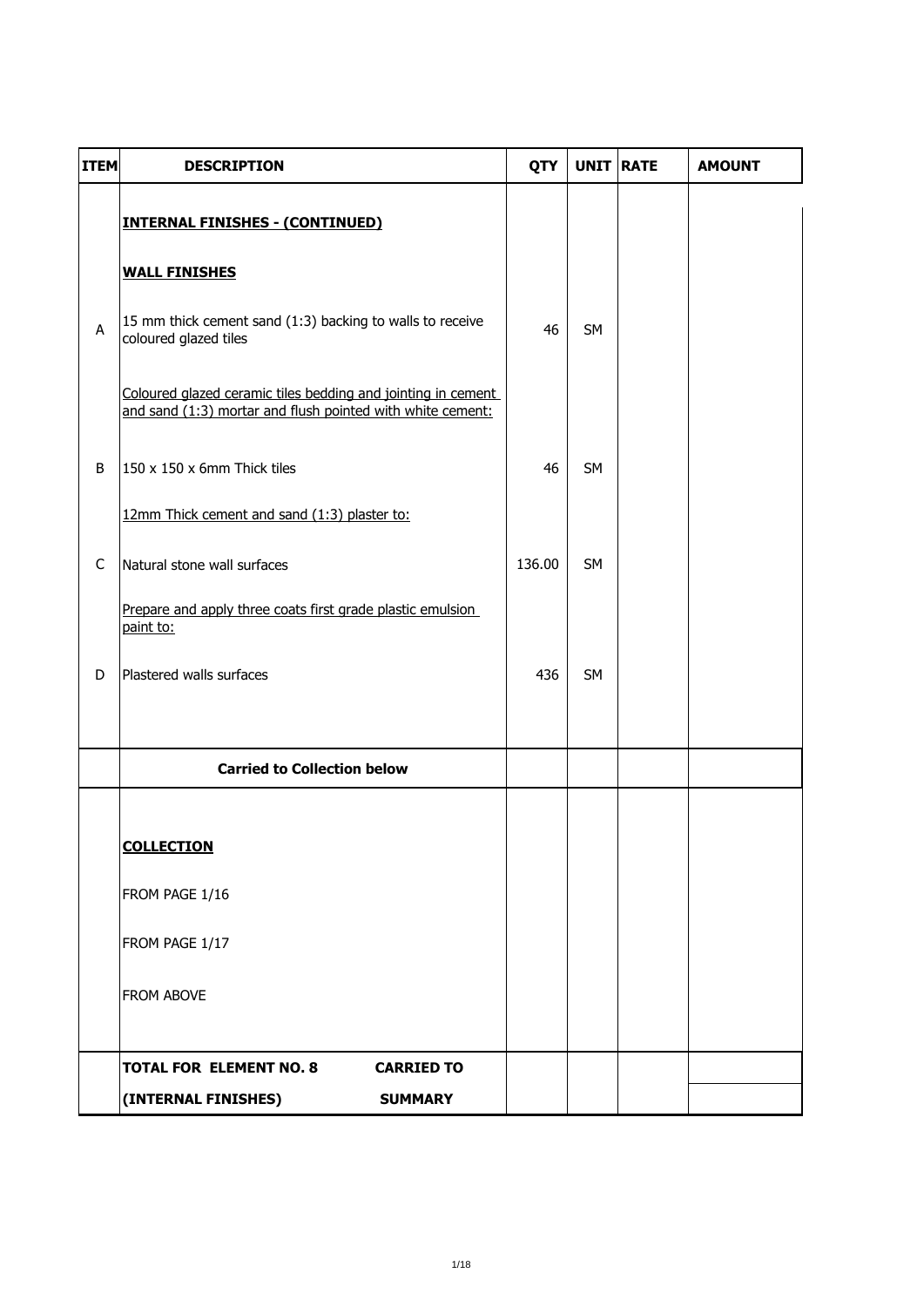| <b>ITEM</b> | <b>DESCRIPTION</b>                                                                                                                                                                                                                                                                                                                                                                                 | QTY | <b>UNIT</b> | <b>RATE</b> | <b>AMOUNT</b> |
|-------------|----------------------------------------------------------------------------------------------------------------------------------------------------------------------------------------------------------------------------------------------------------------------------------------------------------------------------------------------------------------------------------------------------|-----|-------------|-------------|---------------|
| A           | <b>ELEMENT NO. 9</b><br><b>ELECTRICAL WORKS</b><br>The following provisional items are to be measured on<br>completion of the works and priced in accordance with rates<br>contained in these Bills of Quantities or pro-rata thereto or<br>deducted in whole if not required.<br>Allow a provisional sum of Kenya Shillings one hundred<br>thousand (Kshs 100,000.00)for Electrical Installations |     | <b>SUM</b>  |             |               |
|             | <b>TOTAL FOR ELEMENT NO. 9</b><br><b>CARRIED TO</b>                                                                                                                                                                                                                                                                                                                                                |     |             |             |               |
|             | (ELECTRICAL WORKS)<br><b>SUMMARY</b>                                                                                                                                                                                                                                                                                                                                                               |     |             |             |               |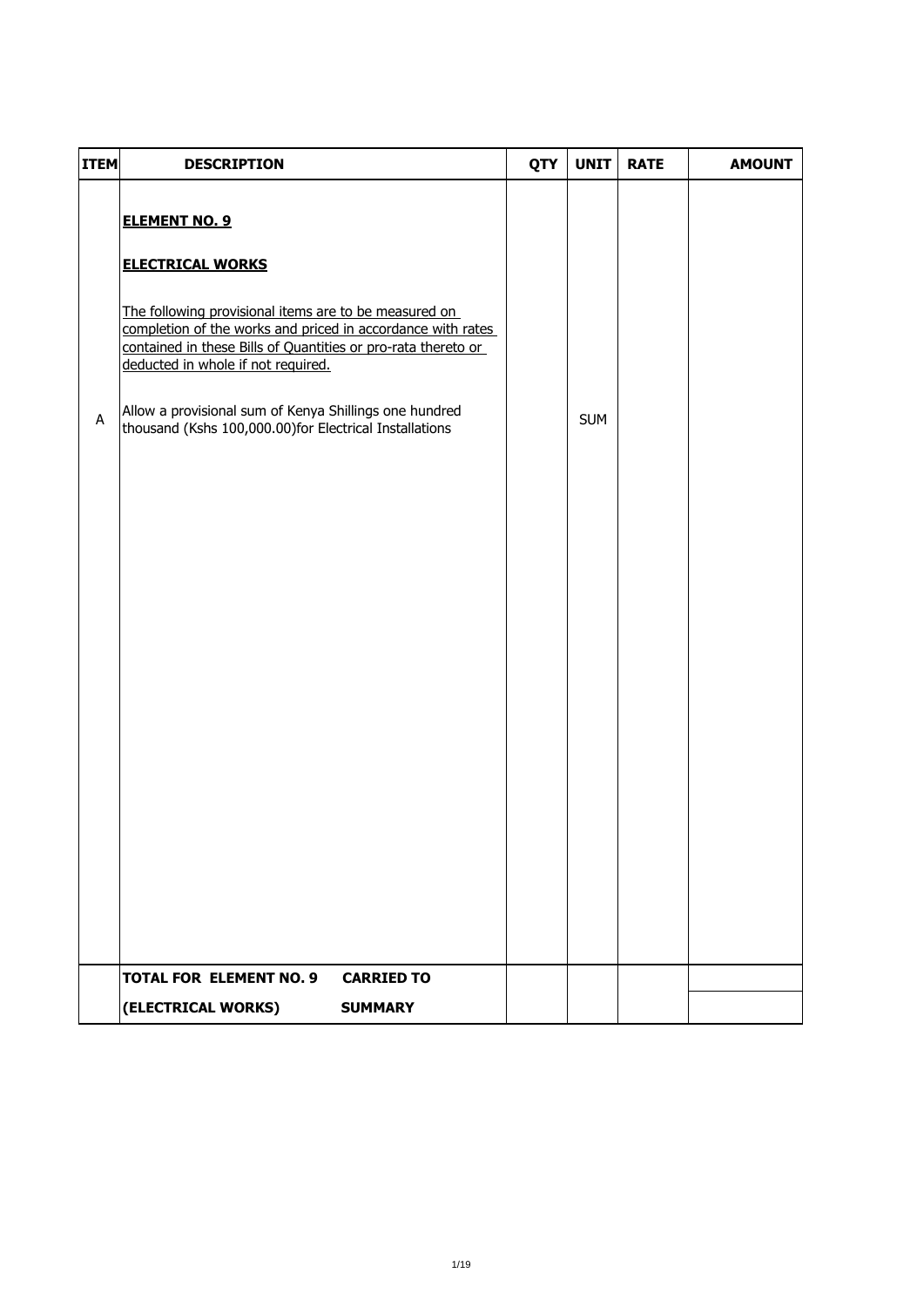| <b>ITEM</b> | <b>DESCRIPTION</b>                                                                                                                                                                                                                                                                                                                                                                           | QTY | <b>UNIT</b> | <b>RATE</b> | <b>AMOUNT</b> |
|-------------|----------------------------------------------------------------------------------------------------------------------------------------------------------------------------------------------------------------------------------------------------------------------------------------------------------------------------------------------------------------------------------------------|-----|-------------|-------------|---------------|
| A           | <b>ELEMENT NO. 10</b><br><b>MECHANICAL WORKS</b><br>The following provisional items are to be measured on<br>completion of the works and priced in accordance with rates<br>contained in these Bills of Quantities or pro-rata thereto or<br>deducted in whole if not required.<br>Allow a provisional sum of Kenya Shillings six hundred<br>thousand (Kshs 600,000.00) for Mechanical works |     | <b>SUM</b>  |             |               |
|             | <b>TOTAL FOR ELEMENT NO. 10</b><br><b>CARRIED TO</b>                                                                                                                                                                                                                                                                                                                                         |     |             |             |               |
|             |                                                                                                                                                                                                                                                                                                                                                                                              |     |             |             |               |
|             | (MECHANICAL WORKS)<br><b>SUMMARY</b>                                                                                                                                                                                                                                                                                                                                                         |     |             |             |               |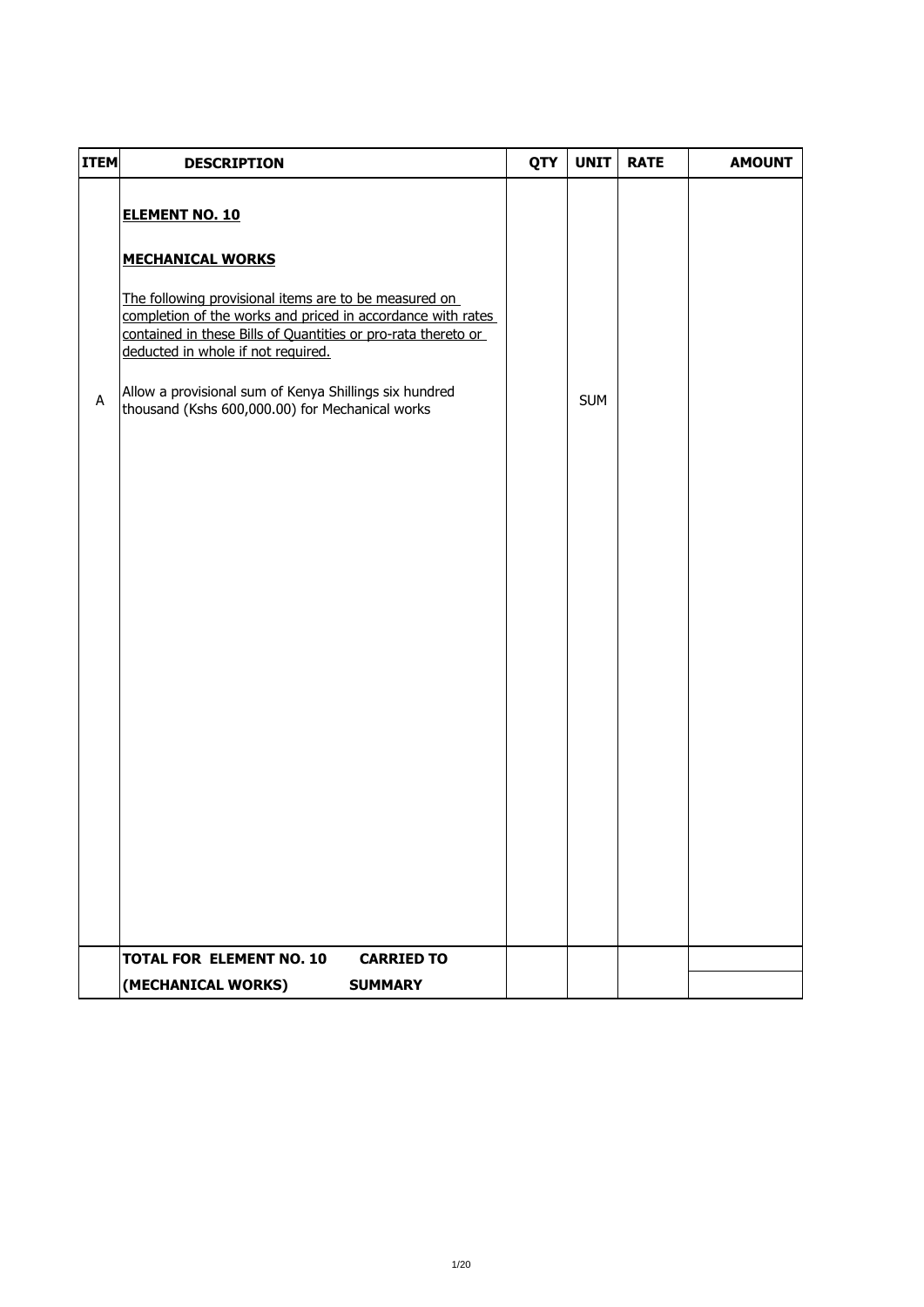| <b>ITEM</b> | <b>DESCRIPTION</b>                                                                                                                                                                                                                                | QTY | <b>UNIT</b> | <b>RATE</b> | <b>AMOUNT</b> |
|-------------|---------------------------------------------------------------------------------------------------------------------------------------------------------------------------------------------------------------------------------------------------|-----|-------------|-------------|---------------|
|             | <b>ELEMENT NO. 11</b>                                                                                                                                                                                                                             |     |             |             |               |
|             | <b>CIVIL WORKS</b><br>The following provisional items are to be measured on<br>completion of the works and priced in accordance with rates<br>contained in these Bills of Quantities or pro-rata thereto or<br>deducted in whole if not required. |     |             |             |               |
| $\sf A$     | Allow a provisional sum of Kenya Shillings Fifty thousand<br>(Kshs 50,000.00)for Civil Works                                                                                                                                                      |     | <b>SUM</b>  |             |               |
|             |                                                                                                                                                                                                                                                   |     |             |             |               |
|             |                                                                                                                                                                                                                                                   |     |             |             |               |
|             |                                                                                                                                                                                                                                                   |     |             |             |               |
|             |                                                                                                                                                                                                                                                   |     |             |             |               |
|             |                                                                                                                                                                                                                                                   |     |             |             |               |
|             |                                                                                                                                                                                                                                                   |     |             |             |               |
|             |                                                                                                                                                                                                                                                   |     |             |             |               |
|             | <b>TOTAL FOR ELEMENT NO. 11</b><br><b>CARRIED TO</b>                                                                                                                                                                                              |     |             |             |               |
|             | (CIVIL WORKS)<br><b>SUMMARY</b>                                                                                                                                                                                                                   |     |             |             |               |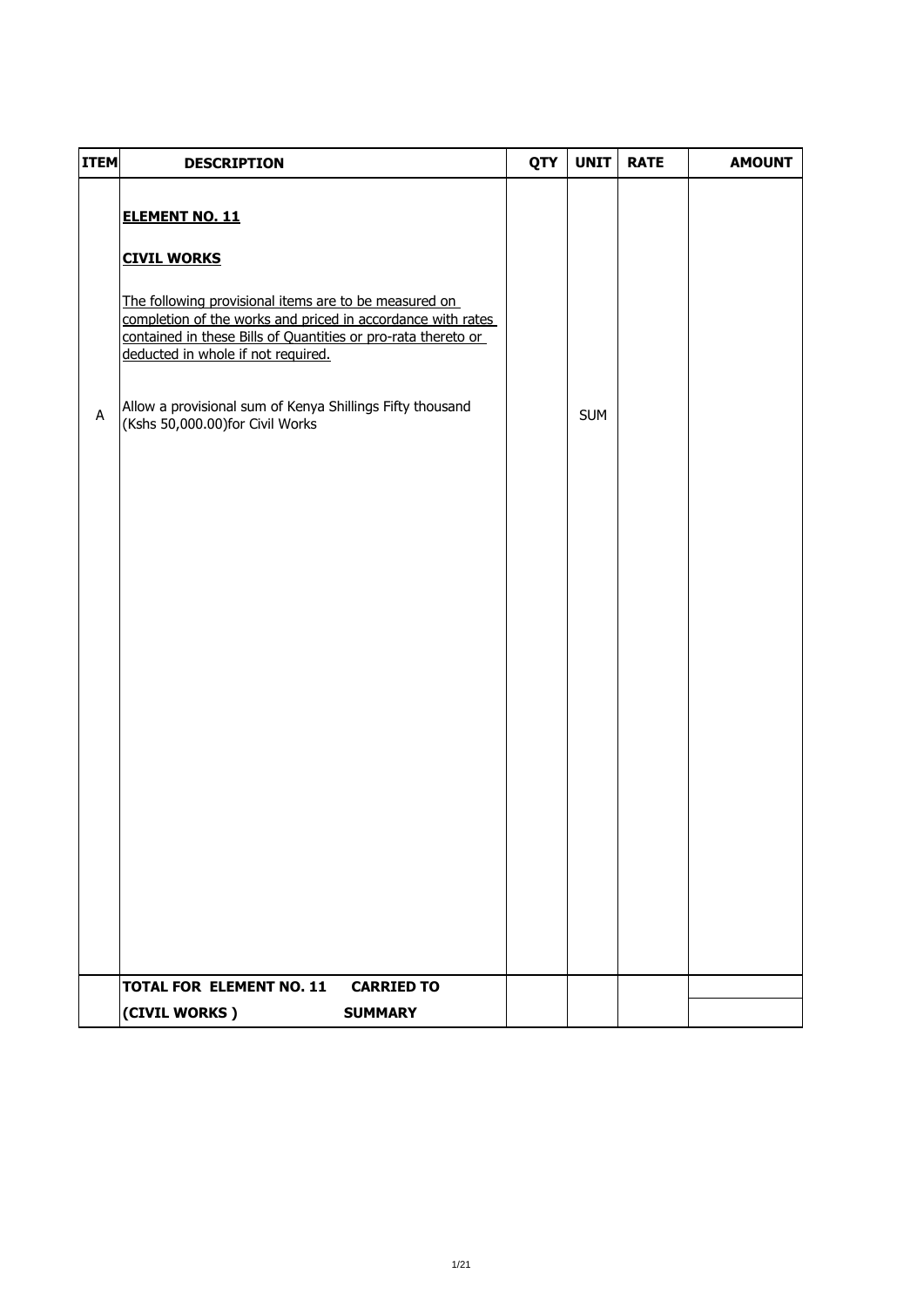| <b>ITEM</b> | <b>DESCRIPTION</b>                                                                                                                                                                                                                                                                                                                                                                            | QTY | <b>UNIT</b> | <b>RATE</b> | <b>AMOUNT</b> |
|-------------|-----------------------------------------------------------------------------------------------------------------------------------------------------------------------------------------------------------------------------------------------------------------------------------------------------------------------------------------------------------------------------------------------|-----|-------------|-------------|---------------|
|             | <b>ELEMENT NO. 12</b>                                                                                                                                                                                                                                                                                                                                                                         |     |             |             |               |
| A           | <b>PROJECT MANAGEMENT EXPENSES</b><br>The following provisional items are to be measured on<br>completion of the works and priced in accordance with rates<br>contained in these Bills of Quantities or pro-rata thereto or<br>deducted in whole if not required.<br>Allow a provisional sum of Kenya Shillings four hundred<br>thousand (Kshs 400,000.00) for Project Management<br>Expenses |     | <b>SUM</b>  |             |               |
|             | <b>TOTAL FOR ELEMENT NO. 12</b><br><b>CARRIED TO</b>                                                                                                                                                                                                                                                                                                                                          |     |             |             |               |
|             | (PROJECT MANAGEMENT EXPENSES)<br><b>SUMMARY</b>                                                                                                                                                                                                                                                                                                                                               |     |             |             |               |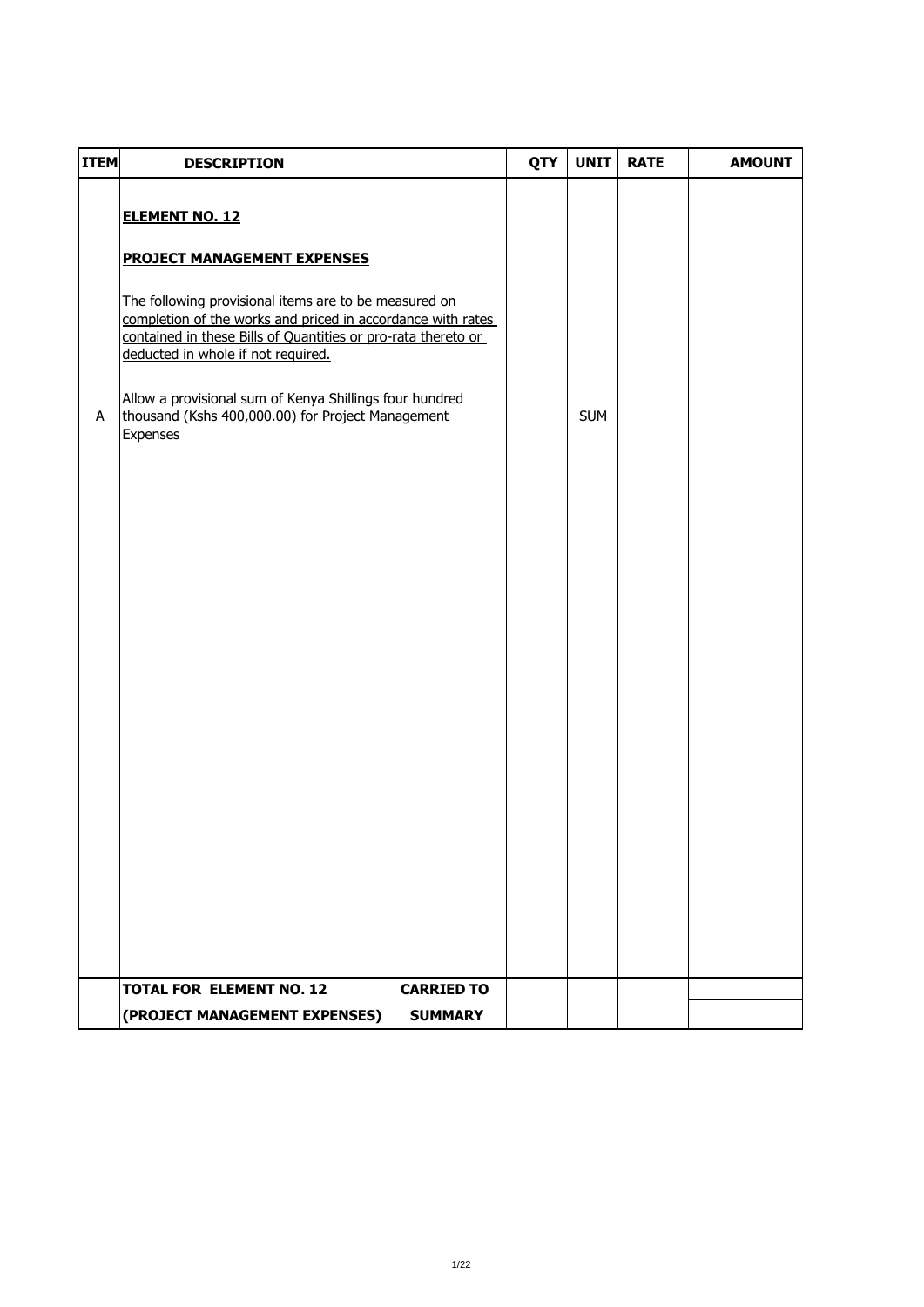| <b>ITEM</b> | <b>DESCRIPTION</b>                                                                                                                                                                                                                                                                                                                                                                                                                     | QTY | <b>UNIT</b> | <b>RATE</b> | <b>AMOUNT</b> |
|-------------|----------------------------------------------------------------------------------------------------------------------------------------------------------------------------------------------------------------------------------------------------------------------------------------------------------------------------------------------------------------------------------------------------------------------------------------|-----|-------------|-------------|---------------|
| Α           | <b>ELEMENT NO. 13</b><br><b>WORKTOP INSTALLATION</b><br><b>WORKTOP INSTALLATION</b><br>Fabricate, deliver and install on site laboratory worktop<br>overall size 2500 x 900 x 1100mm high as per architect's<br>details with approved formica laminate blockboard mounted<br>on 50 x 50 x 3mm SHS steel sections fixed to concrete floor<br>with and including all necessary holes to recieve laboratory<br>sinks measured separately. | 3   | <b>NO</b>   |             |               |
|             | <b>TOTAL FOR ELEMENT NO. 13</b><br><b>CARRIED TO</b><br><b>SUMMARY</b><br>(WORKTOP INSTALLATION)                                                                                                                                                                                                                                                                                                                                       |     |             |             |               |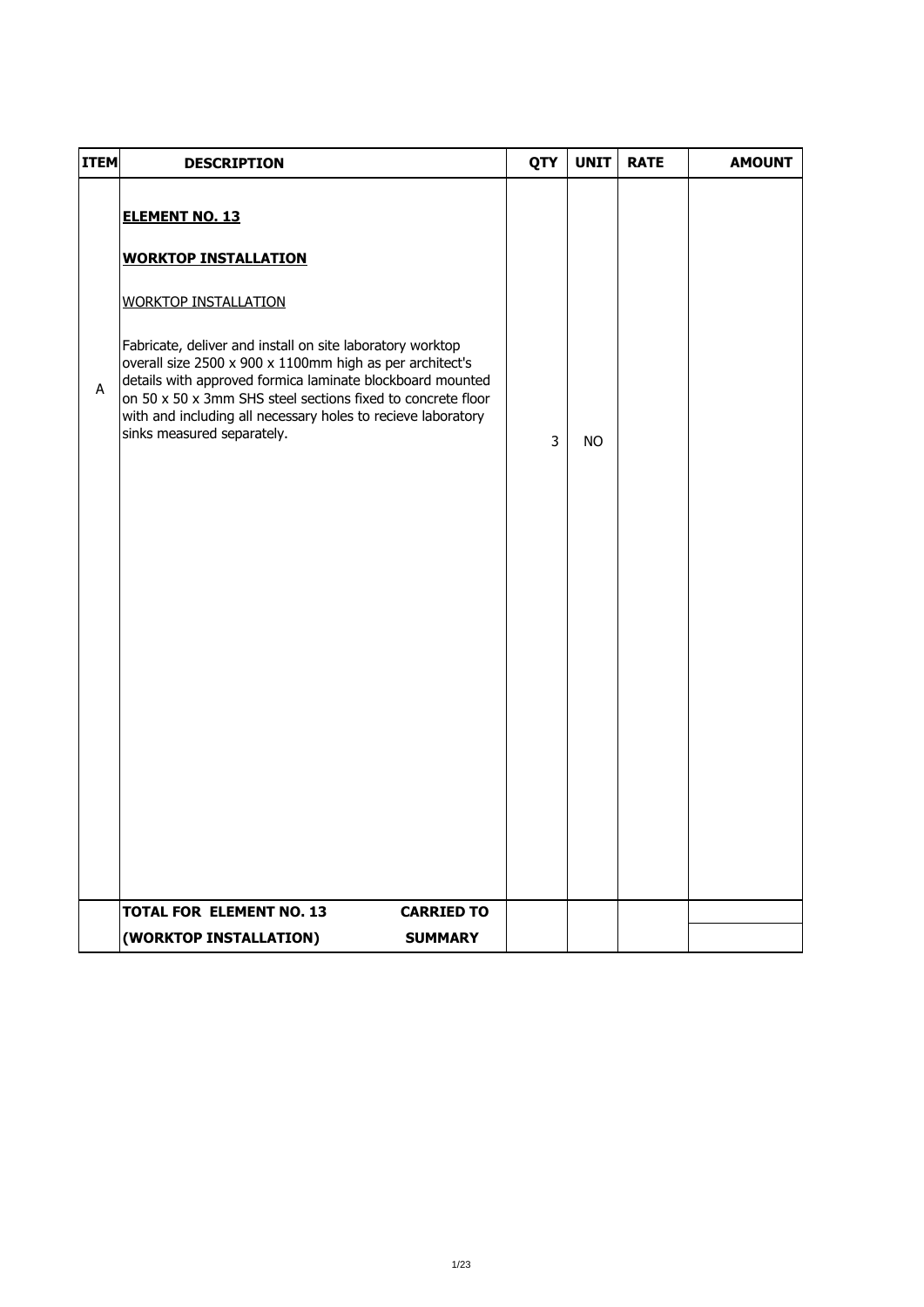| <b>ITEM</b> | <b>DESCRIPTION</b>                                                                                                                                                                                                                                                                                                                                                                     | QTY | <b>UNIT</b> | <b>RATE</b> | <b>AMOUNT</b> |
|-------------|----------------------------------------------------------------------------------------------------------------------------------------------------------------------------------------------------------------------------------------------------------------------------------------------------------------------------------------------------------------------------------------|-----|-------------|-------------|---------------|
| A           | <b>ELEMENT NO. 14</b><br><b>CONTINGENCIES</b><br>The following provisional items are to be measured on<br>completion of the works and priced in accordance with rates<br>contained in these Bills of Quantities or pro-rata thereto or<br>deducted in whole if not required.<br>Allow a provisional sum of Kenya Shillings one hundred<br>thousand (Kshs 100,000.00) for Contingencies |     | <b>SUM</b>  |             |               |
|             |                                                                                                                                                                                                                                                                                                                                                                                        |     |             |             |               |
|             |                                                                                                                                                                                                                                                                                                                                                                                        |     |             |             |               |
|             | <b>TOTAL FOR ELEMENT NO. 14</b><br><b>CARRIED TO</b>                                                                                                                                                                                                                                                                                                                                   |     |             |             |               |
|             | (CONTINGENCIES)<br><b>SUMMARY</b>                                                                                                                                                                                                                                                                                                                                                      |     |             |             |               |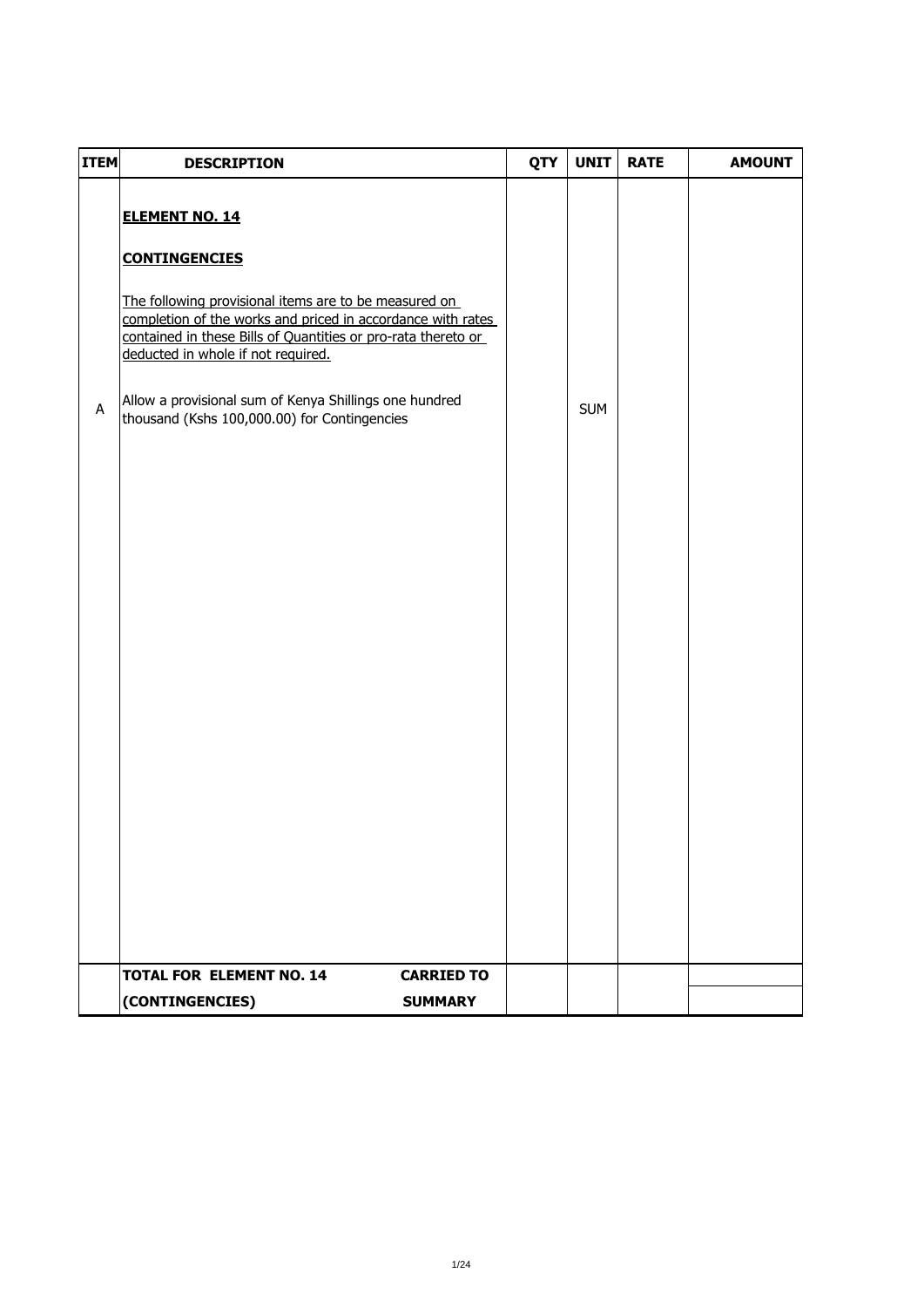| <b>ITEM</b>    | <b>DESCRIPTION</b>                 |  | <b>AMOUNT</b> |
|----------------|------------------------------------|--|---------------|
|                | <b>SUMMARY</b>                     |  |               |
| $\mathbf{1}$   |                                    |  |               |
| 2              | REINFORCED CONCRETE SUPERSTRUCTURE |  |               |
| 3              |                                    |  |               |
| 4              |                                    |  |               |
| 5              |                                    |  |               |
| 6              |                                    |  |               |
| $\overline{7}$ |                                    |  |               |
| 8              |                                    |  |               |
| 9              |                                    |  |               |
| 10             |                                    |  |               |
| 11             |                                    |  |               |
| 12             | <b>PROJECT MANAGEMENT EXPENSES</b> |  |               |
| 13             |                                    |  |               |
| 14             | CONTINGENCIES                      |  |               |
|                |                                    |  |               |
|                |                                    |  |               |
|                |                                    |  |               |
|                |                                    |  |               |
|                | <b>TOTAL CARRIED GRAND SUMMARY</b> |  |               |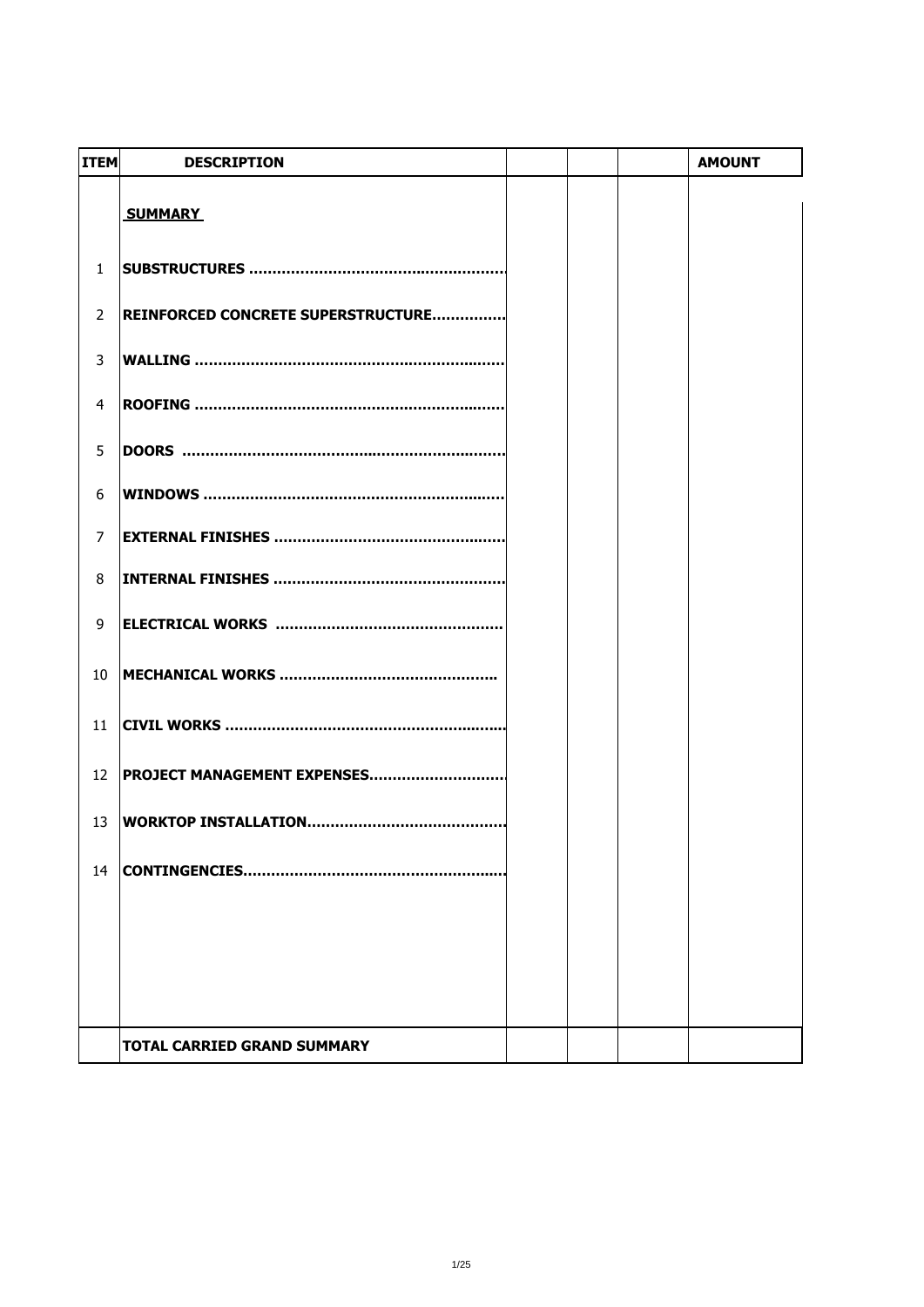## **GRAND SUMMARY**